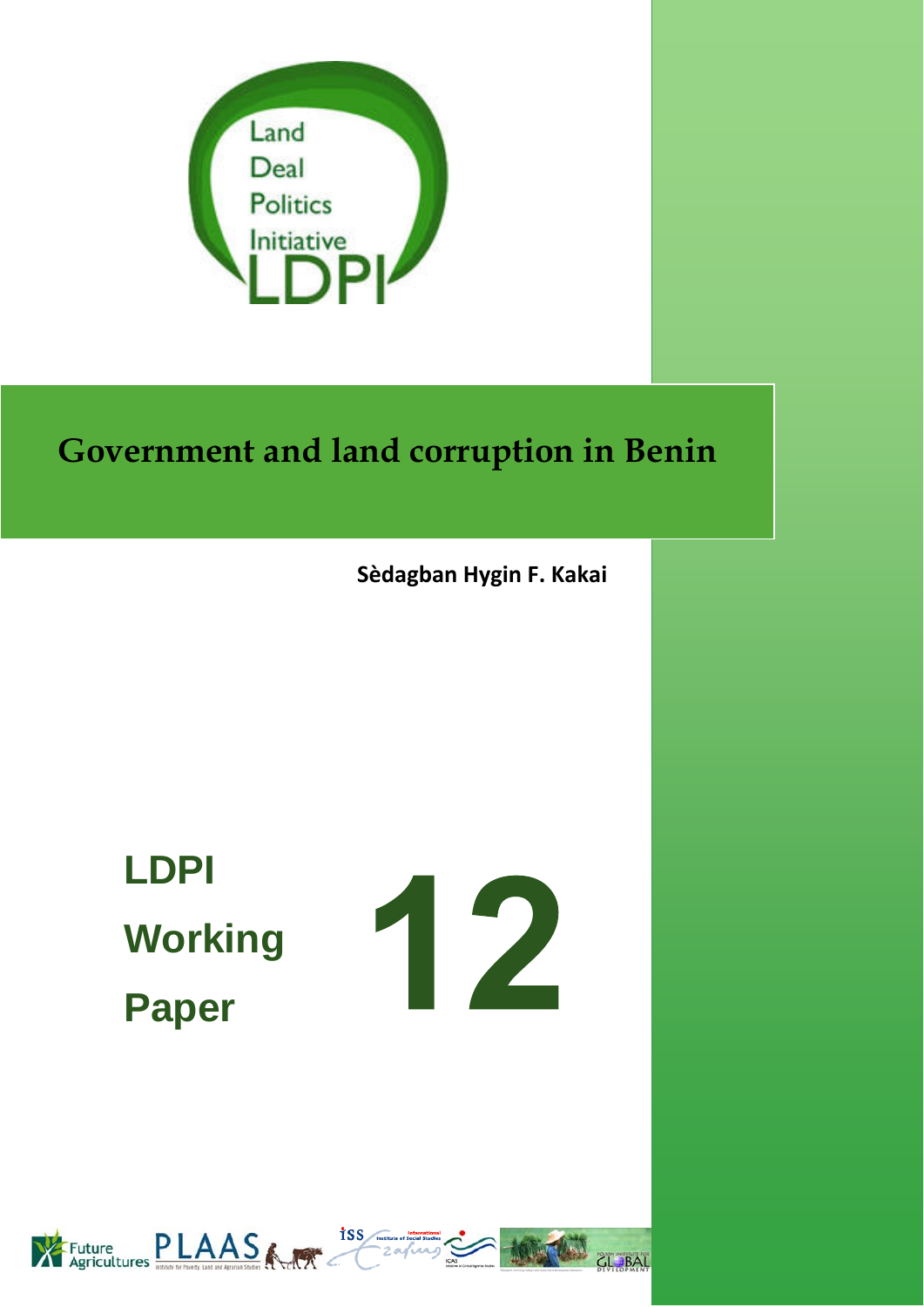### **Government and land corruption in Benin**

*by* Sèdagban Hygin F. Kakai

| Published by:<br>The Land Deal Politics Initiative<br>www.iss.nl/ldpi<br>landpolitics@gmail.com                                                                            |                                                                                                                                                                                      |                                                                      |                                  |
|----------------------------------------------------------------------------------------------------------------------------------------------------------------------------|--------------------------------------------------------------------------------------------------------------------------------------------------------------------------------------|----------------------------------------------------------------------|----------------------------------|
| in collaboration with:<br><b>Institute for Development Studies (IDS)</b><br>University of Sussex<br>Library Road<br>Brighton, BN1 9RE                                      |                                                                                                                                                                                      |                                                                      |                                  |
| United Kingdom<br>Tel: +44 1273 606261                                                                                                                                     | Fax: +44 1273 621202                                                                                                                                                                 | F-mail: ids@ids.ac.uk                                                | Website: www.ids.ac.uk           |
| <b>Initiatives in Critical Agrarian Studies (ICAS)</b><br><b>International Institute of Social Studies (ISS)</b><br>P.O. Box 29776<br>2502 LT The Hague<br>The Netherlands |                                                                                                                                                                                      |                                                                      |                                  |
|                                                                                                                                                                            |                                                                                                                                                                                      | Tel: +31 70 426 0664 Fax: +31 70 426 0799 E-mail: iss.icas@gmail.com | Website: www.iss.nl/icas         |
| Bellville 7535, Cape Town<br>South Africa                                                                                                                                  | The Institute for Poverty, Land and Agrarian Studies (PLAAS)<br>School of Government, Faculty of Economic and Management Sciences<br>University of the Western Cape, Private Bag X17 |                                                                      |                                  |
|                                                                                                                                                                            | Tel: +27 21 959 3733 Fax: +27 21 959 3732                                                                                                                                            | E-mail: plaas@uwc.ac.za                                              | Website: www.plaas.org.za        |
| Department of Development Sociology<br><b>Cornell University</b><br>133 Warren Hall<br>Ithaca NY 14853                                                                     | The Polson Institute for Global Development                                                                                                                                          |                                                                      |                                  |
| <b>United States of America</b><br>Tel: +1 607 255-3163                                                                                                                    | Fax: +1 607 254-2896                                                                                                                                                                 | E-mail: ta12@cornell.edu                                             | Website: polson.cals.cornell.edu |

© February 2013 *All rights reserved. No part of this publication may be reproduced or transmitted in any form or by any means without prior permission from the publisher and the author.*

*Published with support from the UK Department for International Development (DfID), Atlantic Philanthropies, Inter‐Church Organization for Development Cooperation (ICCO), Ford Foundation and Miserior.*

> *Land Deal Politics Initiative* . . . . . . . . . .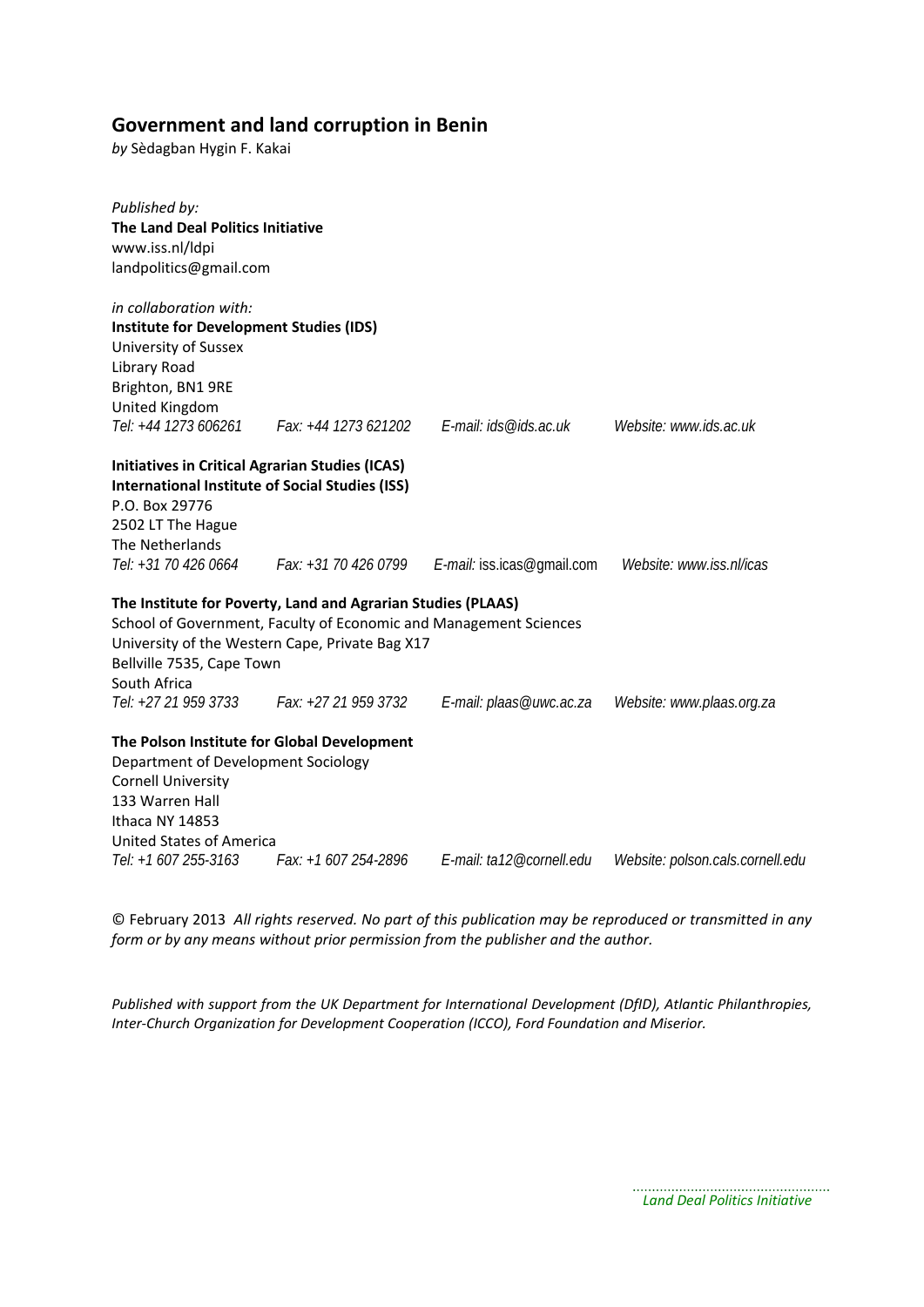# **Abstract**

This contribution tries to explain the land problem in terms of the corruption of the urban elites, the policy brokers and, more generally, the players in the political arena. Indeed, in the context of democratising African States such as Benin, corruption has become a social phenomenon, as has the exercise of political power. There is almost no political system that is free from corruption scandals, where the economy in general and the rural economy in particular has not been pillaged. Land corruption is equally well organised in the corridors of power at local, intermediate and central level. Indeed we could talk about a 'chain of corruption' for land.

From the viewpoint of public action, this contribution offers an empirical definition of land corruption and a typology of players. It studies the major trends and the critical uncertainties surrounding this phenomenon, i.e. using land as an object of political clientelism. It also explores the future prospects for land in the face of land corruption, and the possible mechanisms for escaping the crisis.

# **About the author**

**Sèdagban Hygin F. Kakai** is a Doctor of Political Science of the UNESCO chair in Human Rights and Democracy at the University of Abomey-Calavi (UAC), holder of a postgraduate degree in Human Rights and Democracy (UNESCO chair) and in Demography (CEFORP/UAC). He has a research master's in Education (University of Besançon, France) and a master's degree in Sociology-Anthropology (FLASH/UAC). He is currently assistant lecturer in the Faculty of Law and Political Science at UAC, researcher at the UNESCO chair, research associate at the Centre for Policy Studies and International Relations (CESPRI-Rumania), coordinator of CAREDE (www.carede.org) and member of the Belgian Political Science Association – French Community (ABSP-CF). Co-author of two collective works, his current research focuses on political science and other cross-disciplinary themes.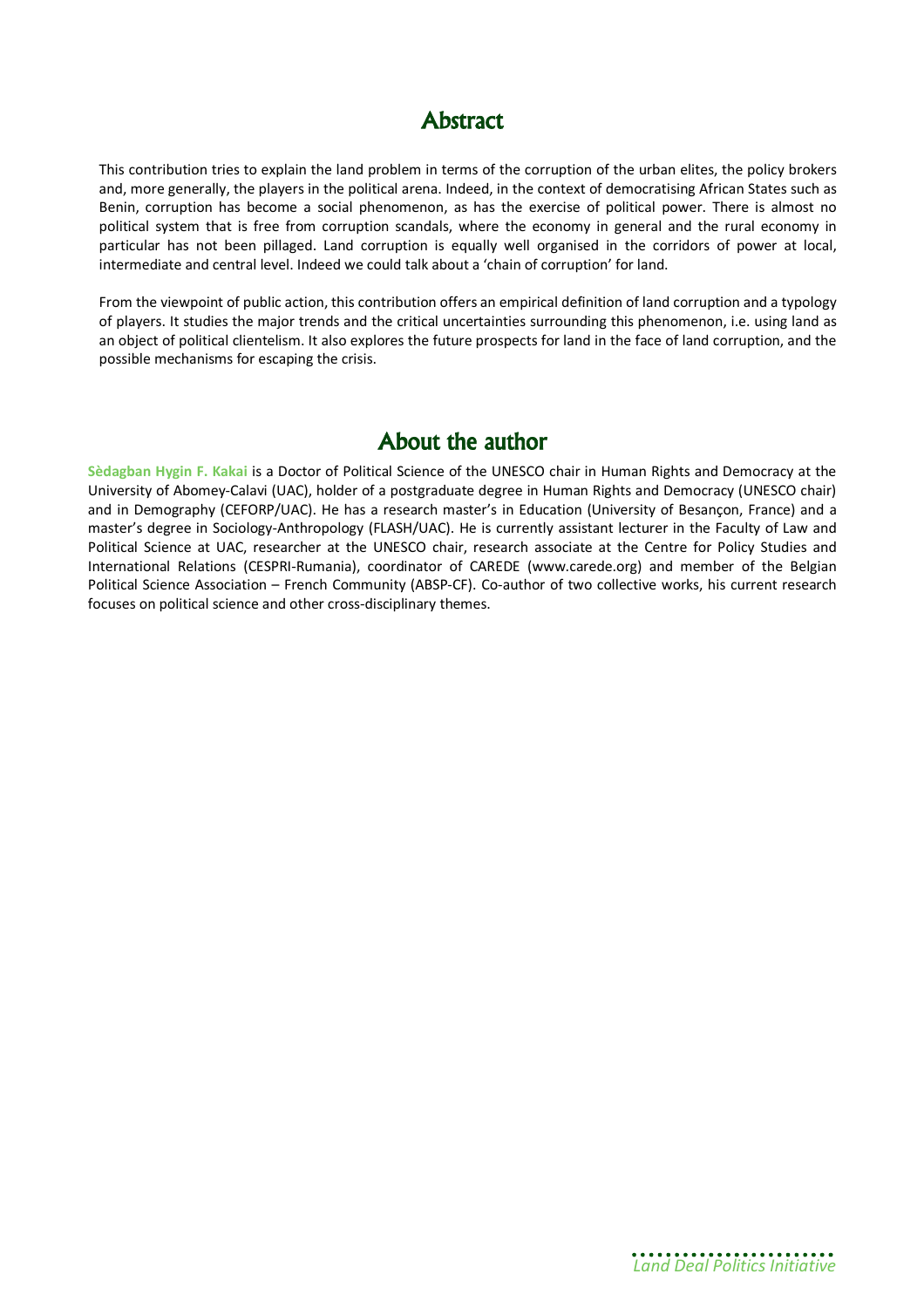| Community of Sahelo-Saharian states                        |  |
|------------------------------------------------------------|--|
| Central African Franc                                      |  |
| National social Security Fund                              |  |
| Ministry of Environment, Habitat and Town Planning         |  |
| Food and Agriculture Association – United Kingdom          |  |
| Inspector General of State                                 |  |
| National Geographic Institute                              |  |
| Urban Land Registry                                        |  |
| Agency for Regional Studies, Habitat and Urban Development |  |
| Geographic Information Systems                             |  |
| Administrative Public Services                             |  |
| Industrial and Commercial Public Services                  |  |
| Information Technology                                     |  |
| University of Abomey Calavi                                |  |
| United States of America                                   |  |
|                                                            |  |

**Acronyms**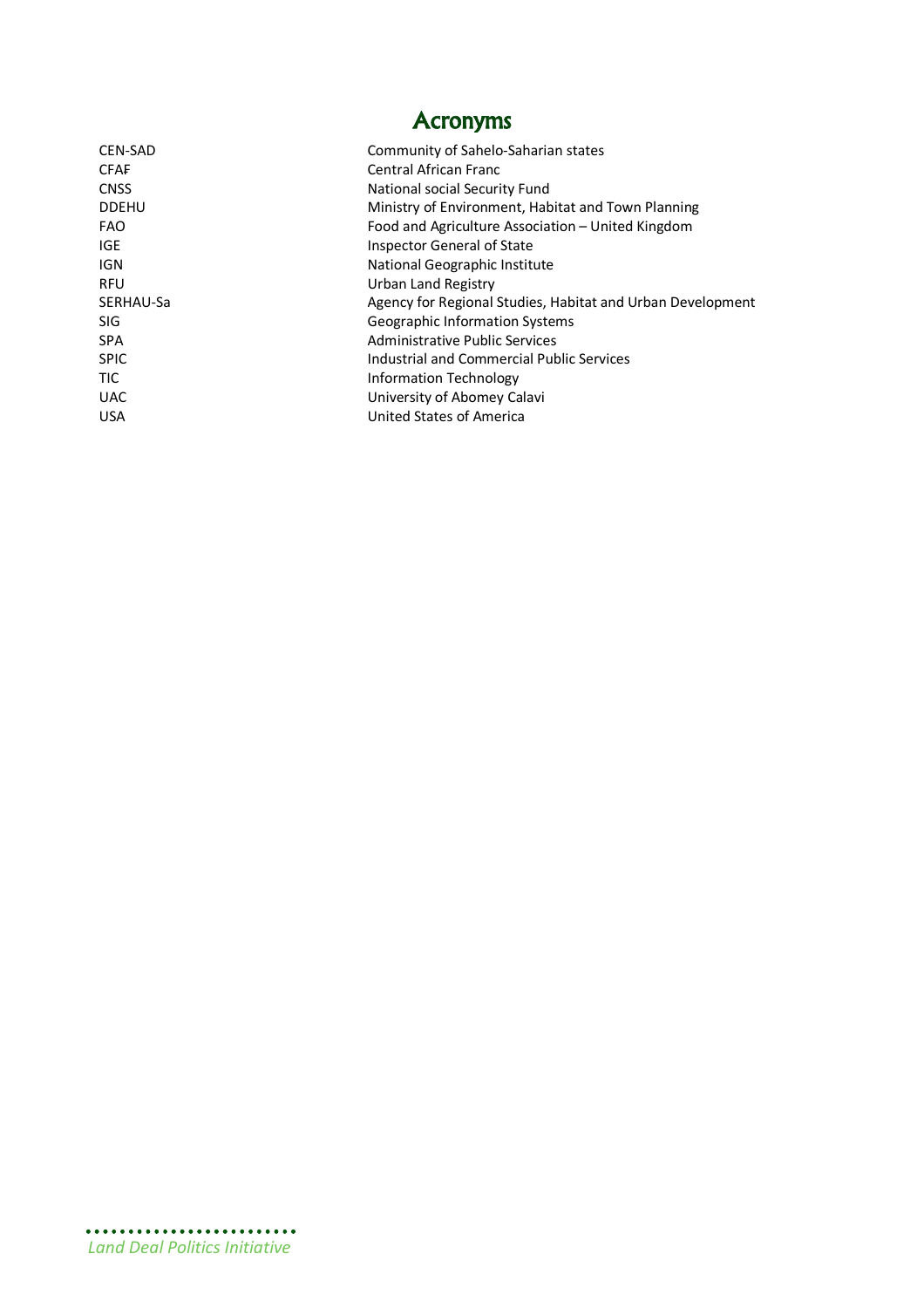# **Table of Contents**

| $\overline{2}$ |  |
|----------------|--|
|                |  |
|                |  |
| 3              |  |
|                |  |
|                |  |
|                |  |
|                |  |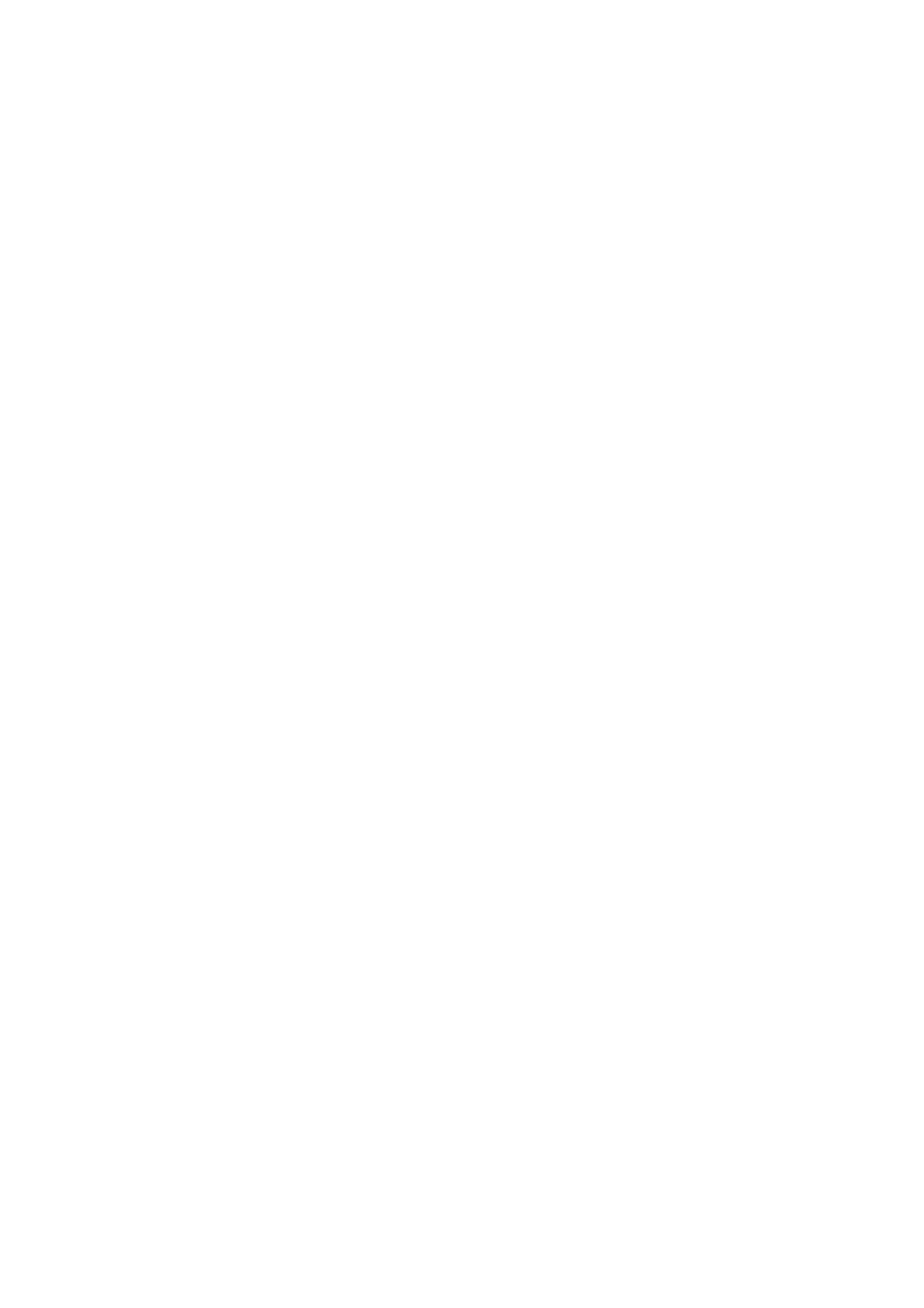# **1 Introduction**

*The etymology of a word is worth much less than the use made of it.* 

#### Bloch 2002:143.

It is essential to think of land corruption as an operational concept reflecting 'the illicit acts and the abuses of power committed by those in power (at different levels) when performing their duties' (Lascoumes 2009:264) as this relates to different land operations. Land corruption is a concept that we use to analyse the illicit transactions related to land and involving the public authorities. The concept of land corruption is not in common use in social science. We must specify that this definition is valid in the context of this study; however it is not a general definition of corruption insofar as it only concerns actions done by, or with, 'those in power'. We can define land as all the relationships established amongst people for access to land and its control. It is at the heart of economic, political, social and environmental issues. By defining land rights and their management, and directing the distribution of land amongst the players, the land policies have a central role in development strategies (Lavigne-Delville & Durand-Lasserve 2009).

We try to analyse this concept as it relates to the behaviour of the political elites, government officials and private operators. It mainly concerns the purchase of areas of land, town planning operations (such as development), land management and taxation. We often talk about 'theft of land' to characterise the fraudulent removal of land from an individual or community, or about misappropriating land, commodifying land rights, etc. We cannot talk about the theft of land, misappropriating land or commodifying land rights without the intervention of the public authorities which, moreover, do not properly control the land market process. Conversely, land corruption highlights the interaction between the public authorities and the private or independent operators that takes place in a network of clientelism. The concept of land corruption in many African states such as Benin covers the whole concept of land (holism) in terms of illicit transactions produced by an interaction of powers.

Land as a resource for setting up political clientelism was highlighted by Barth (1959) and Bailey (1969) à propos the Pathans of Pakistan, particularly in the fights between factions of villagers. Land corruption is therefore a form of political corruption related to the land market process which involves state and non-state players. It is a relational interaction interspersing donation, exchange, offer of service, recognition for service done, bonus, benefit, commission, etc. and mixing public and private interests. It is part of the sphere of public action that 'corresponds to all the effects resulting from interactions between interdependent institutions, between the officials who run these institutions and a multitude of social players affected by the public decisions' (Alcaud, Bouvet, *et al* 2004).

Paradigms are dominant today in analysing public action. In the sociology of public action in France a whole series of analysis trends borrow from theories that fall within the province of methodological individualism and the concepts of 'power' and 'player' to analyse the forms and processes of contemporary public action; on the other hand, critical sociology and its concepts of 'domination' and 'agent' provide conceptual tools enabling the analysis of public and state action (Laforgue 2011). To these theoretical frameworks, we can add the cognitive approach seen in the works of Bruno Jobert and Pierre Muller (1987) which also develops a form of 'conceptualising related systems that constitute policies' (Dubois 2011). The same applies for the sociology of organisations that emphasise the complexity of the rules (often informal) that govern the administrations, but also the autonomy of the players in public policies (Muller 2011).

The study of land corruption, from the point of view of public action, may therefore be perceived as 'all the relationships, practices and representations that contribute to the politically legitimised production of methods of regulating social relations' (Dubois 2009). If 'the course of events becomes natural when we do not wonder about its meaning' (Weber 1965) (*Gesammelte Aufzätze zur Wissenschaftslehre*), then land corruption is a total social phenomenon (in the Gurvitchian sense) and from the point of view of the players, we confine ourselves to describing it and analysing its forms as well as the legitimation processes:

*… the status of the players is therefore not enough to define public action. The practices that contribute to this social regulation are themselves also diversified, from enacting standards to recourse to expert opinion, from allocating material resources to discursive production.*

Dubois 2009.

We will therefore highlight the specific position of the administrative bureaucracy in cases of land corruption in the context of decentralisation in Benin. The first thing that strikes the sociologist (or the political scientist), is the extent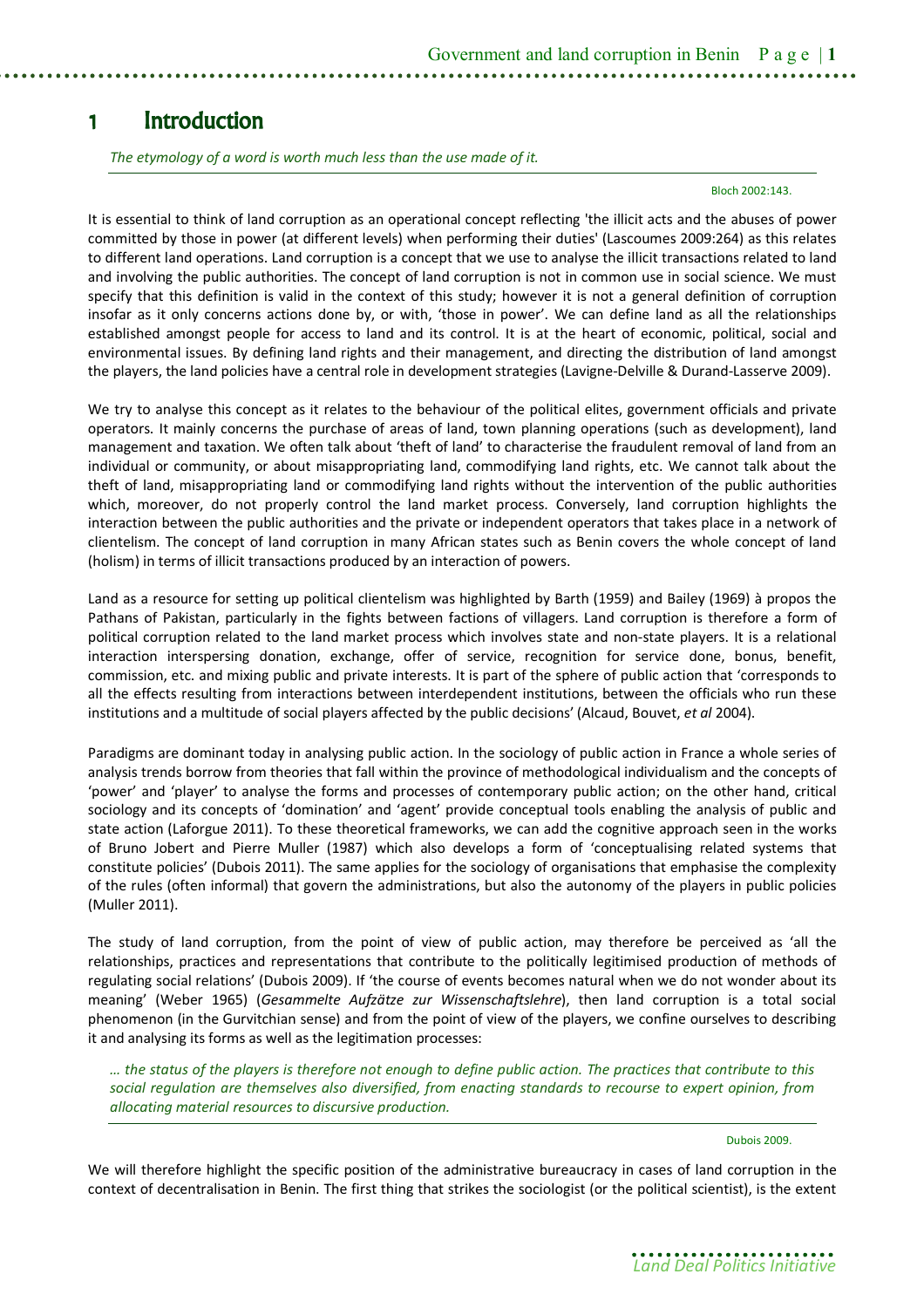to which the public administration has its own internal social life; not only does it have its own culture but it constitutes a sort of social mini-system (Rocher 1980). The basic premise is that the process of public action related to land corruption tends to de-institutionalise what falls within the scope of the public sphere and leads to a Herculean interference of the private sphere in the public sphere. This public intervention indicates a 'certain normative fragility' (Dourlens 2010); i.e. legislation and administrative organisation of land prone to land corruption and challenges the future of the land (livelihood) through the interaction of administrative, state and non-state players within land institutions (livelihood here refers to daily life and life in the future).

A documentary review was conducted, on the one hand to summarise the issue and to define the working hypotheses and on the other hand to clarify empirically the key concept — land corruption. As the study essentially employs the qualitative analysis method, the data collection tool is the interview guide, designed for a target population of development committee members; landowners selling land; buyers; landowners; town councils; regulatory bodies (DDEHU, IGN, SERHAU-SA, firms of chartered surveyors); and teachers at the University of Abomey-Calavi (Benin). The empirical data was collected during June and July 2010. The documentary data and the data from the land survey enabled us to present the research results.

### **2 Land corruption regulated legally and administratively**

Land is traditionally regarded as sacred, humanised and socialised. It is not liable to be simply disposed of like other objects (Gbaguidi 2010). That being the case, how can we in modern sociology suspect acts of land corruption, especially as a plot of land cannot be bought without issuing the buyer with a sales agreement? At first sight, that would seem to be within the realms of the *impossible* as developed and undeveloped land is governed by legislation and each local entity has a land-use service.

### A flexible land legislation

In Benin there are two types of right that characterise land: the customary land right and the modern land right, also known as the registration system. In practice, the impreciseness of these two types of right leads to land insecurity which makes the land vulnerable and subject to all sorts of misappropriation.

### *Customary law still exists*

In the pre-colonial period, different types of rights co-existed, in particular the right of ownership held by the King and the right of use held by individuals (Circular A. P. of 19 March 1931: point 227). The King was the major landowner, had an eminent right (Circular A. P. of 19 March 1931: point 228) and supervised and controlled it as such. In the kingdom of Danxomè in South Benin, under the authority of the agriculture minister *'Tokpo*', land could be given to a farmer for a fee. These farmers therefore had the right of use. 'The family property was jointly owned and run by the community chief who has to establish its usufruct for the needs of the community' (*ibid*: point 222). Originally, therefore, the land belonged to sociocultural groups who settled there for migratory reasons or for farming purposes. These very first occupants of the land were often worthies from traditional communities who provided land for those under their protection. The colonial administration then introduced a new land system.

### *The rival registration system*

The colonial government became the sole landowner (N'Bessa 2004–2005) for two essential reasons: to make clear its right over the land acquired and for commercial purposes; and to issue title deeds subject to the payment of a tax. Land can be considered as an instrument of economic development; this idea of land intensified in the post-colonial period (after independence in 1960) when the government took a number of different measures, such as:

- Law n°65–25 of 14 August 1965 on the organisation of the land tenure system in Dahomey. This law defines the registration conditions for goods owned privately by the government or by private individuals. However, it does not appear to represent the crystallising of a vague concept or an exercise in appropriating land by the public authorities.
- **O** The administrative decision of the council of ministers of 27 January 1977 authorising the sale of land for housing throughout the whole national territory.
- Article 22 of law n°90–32 of 11 December 1990 (*constitution of the Republic of Benin*) guarantees the right of ownership for all and the right to a fair and prior compensation for expropriation for reasons of public use, which may on its own justify bringing the ownership into question. From this law, we can deduce that land is an individual, collective (family, social network, etc.) and state property.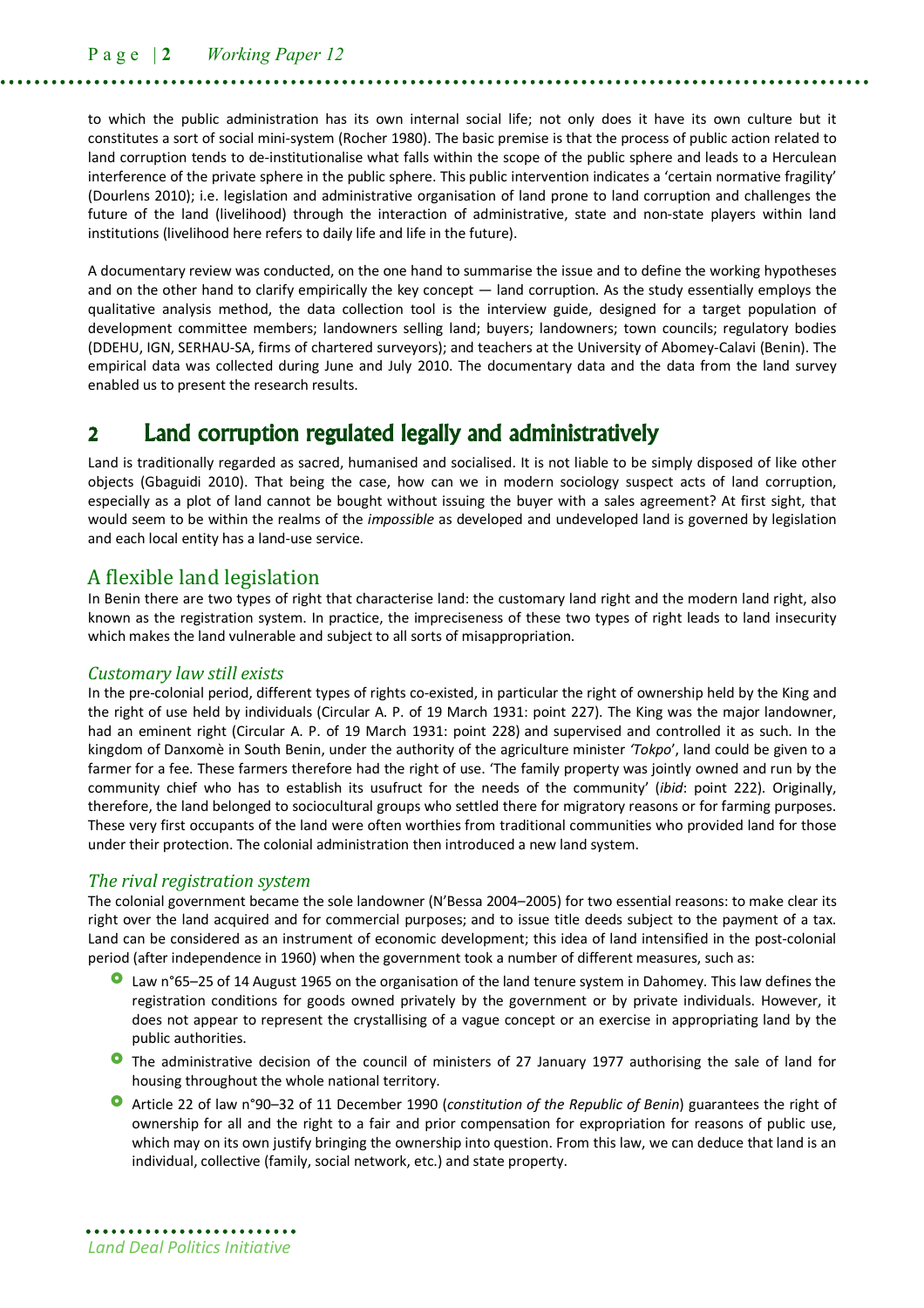The right of ownership for all should imply that the state controls the land market and redistributes it as public property. In practice, however, the two types of right co-exist, with probably greater recourse to the customary land right according to empirical observations. The land essentially belongs to non-nuclear families, communities and others. Individual or private land ownership progresses easily, if often illegally. The great ease with which land owned by families is divided or sold is a sign of the desire of the Beninese to have their own property (commonly known as 'home') whilst, at the same time, the government is obliged to expropriate or reserve the land in accordance with town planning operations (specifically development) to become the landowner with a view to providing public services (schools, health centres, police stations, etc.) in the towns and countryside. Thus:

*the legal dualism for land always causes difficulties in choosing an effective land policy. Whether in an urban area or a rural area land is contested: in the name of development, the government claims ownership of the land that it wishes to incorporate into its estate by means of private right or public right whilst the private owners want to maintain their rights over their land.*

Gbaguidi 2010.

To this we must add the lack of legal land security, with a government who does not fix or define the price margin on the sale of a plot and does not know when or how an area of land has been acquired by a third party. Note the difference in level between, on the one hand, the positive right (the Beninese constitution that stipulates that every individual has the right to own land), which regards land ownership not as the rule but as the exception and places it under administrative supervision and, on the other hand, the sociological land practice consistent with the evolution of society (urban expansion), which enables an individual to appropriate the land as a commodity. 'This goes to show that today in the Republic of Benin, as things currently stand, the government and the citizen both claim legal land ownership' (Gbaguidi 2010). This duality of land rights leads Spore (2004) to maintain that:

*all these systems overlap, creating unclear legal situations. The strongest or the richest profit from this by monopolising the land, all the more so since the profusion of arbitration cases does not provide for a real remedy.*

Spore 2004.

National laws overlap with a range of different standards and methods of land regulation that they have only partly transformed. The divide between legality, legitimacy and practice means that a large part of the population remains in an extra-legal situation that causes frequent conflicts (Lavigne-Delville & Durand-Lasserve 2009). Roch Mongbo says that 'in Benin, the government have been guilty of the sin of failing to take responsibility in the sector of land legislation …' (2002). There is a legal void or a sort of 'bug' in Beninese land legislation that facilitates and is prone to land corruption because land is compared to a work of art that can be bought and resold without the direct intervention of the public authorities.

Are those involved in land corruption — most of whom are still in the state apparatus — willing to embrace formal regulation or improve land security? This question remains open. It seems necessary therefore to analyse the structure of the land administration which should, in principle, oversee land security, especially since 'political science has for a long time now been inviting us to take an interest in the ordinary conduct of the administrations, with their informal ways of operating and their power games' (Weller 2009).

### The low production capacity of land administration

Land administration is an area of public administration, i.e. it is a 'device for managing public affairs' (Debbasch & Colin 2005) in particular land. After the national conferences, the need for administrative reform became a priority for the African states, to bring the citizen closer to the administration, encourage the people to participate in the management of the public community and essentially take responsibility for their own affairs. Thus, in states such as Mali and Burkina-Faso, the reform process was accelerated and the different local communities have been administered by elected mayors since 1995. In Benin, the process is twelve years old. In 1993, three years after the national conference, the Convention on Territorial Administration was held, its main recommendation being decentralisation, devolution and division of land. Six years later, different laws were enacted; in December 2002 and January 2003, the first municipal and local elections in the era of democratic revival took place. The local communities are now administered by local councillors who have prerogatives provided for by law. From the reforms resulting from this decentralisation, the seventy-seven former sub-prefectures and urban constituencies have been 'transformed' into autonomous municipalities. These are in fact municipalities with a legal status, financial autonomy and administered by elected bodies (the municipal or local councils and their executives). This reform introduces a single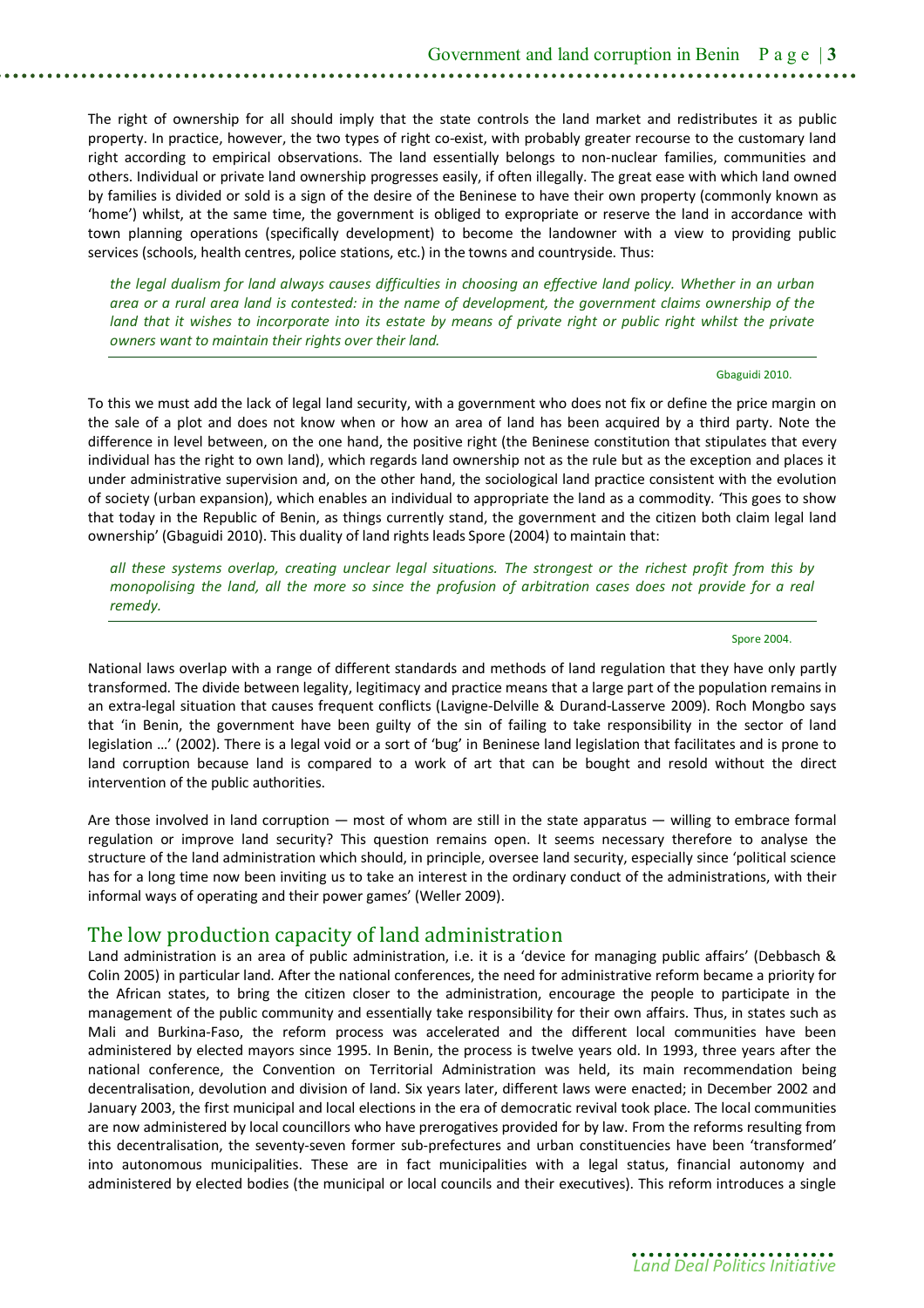level of decentralisation (which is the municipality) and a single level of devolution (which is the department administered by a prefect). With the advent of decentralisation, the local administration is responsible for the management of the land sector. This public service commonly called 'land-use service' or 'land and town planning service' manages land on a day-to-day basis in the context of a transfer of powers. This is a form of territorialising public action that can be defined as the

*transfer by the government of some of its powers to the local communities, which see their legitimacy and their means of action increase, enabling them to surpass the framework provided by the decentralisation reforms, all the more so since, in a context of competition between local communities, they develop a number of initiatives, as part of the legitimisation process both by action and by 'orientation'.*

Faure 2005.

#### *Land as a public service*

The notion of public service, as French legal theory understands it, is a formalised, guaranteed and sanctioned by law activity that has two dimensions. Firstly, that of social need, because it is impossible to 'live together' without jointly performing certain tasks essential to satisfying the basic needs of every human being and the collective needs of people living in a given area, whatever it may be. Secondly, that of public will, because the choice of these tasks is determined according to their public interest and their accomplishment is supported by the interaction of institutions chosen by each government to represent it and act on its behalf (Guglielmi & Koubi 2007). Indeed, the right to public services constitutes a special ground for reflecting on public action and a fascinating field of study (Braconnier 2003).

Public service still seems today to be a key function of the administration, i.e. all the public or private structures responsible for performing public interest activities. However, like the word administration, the expression public service has several meanings. On the one hand it indicates an activity or a task in the public interest (e.g. public service provided by schools, refuse collecting, etc.), on the other hand, all the bodies responsible for these public interest activities and which can be both public and private (e.g. motorway companies). Thus we go from 'public service' to 'public services'. The law defines the tasks relating to public service. However these have varied over time and have spread to the economic, social and cultural domains. Thus, in 1916, the jurisprudence of the Council of State did not provide for the development of a public service theatre, and then changed its mind in 1944. For a long time, public service was the sole criterion on which the application of administrative law and the competence of administrative justice (theory of the 'school of public service') were based. During the twentieth century, this condition was no longer sufficient with the extension of public service activities to the economic domain and the more important role played by private law. Thus, according to the nature of the activity and the structure responsible for it, we can distinguish two different scenarios:

- **1 .** The administrative public services (SPA): Very diverse, bringing together services that have no industrial or commercial purpose (e.g. national defence, education, etc.); they are mainly administered by public bodies and administrative law prevails.
- **2 .** The industrial and commercial public services (SPIC): These appeared from the time of the decree of Bac d'Eloka (1921). They can be provided by public or private bodies. For private bodies, private law mostly applies, but administrative law is not absent. Thus, they remain under the supervision of the public authorities (government, territorial communities) who make sure that they are doing their job properly, must respect the principle of equal user-access to the public service and may benefit from a monopoly situation over all or part of the national territory (Vie-publique 2008).

On the whole, land as a public service is multifunctional. For the local communities, it is this service that is in charge of planning urban areas through: the urban development scheme; town planning, etc.; preparing land development cases; setting up geographic information systems (SIG) that facilitate the implementing of the urban land registry (RFU); managing and preserving land ownership; conducting topographical, geodesic and cadastral surveys; working with the technical services to monitor development and resettlement operations; centralising all the documents relating to land in the districts and local areas; issuing residency and building permits, liaising with the legal service to manage land disputes; and representing the municipality in the courts. In addition, the service sells the developed plots, identifying them, updating the inventory and accounting for and updating local properties in public and private local areas. In order for the public service to function better, the public officials must be neutral, i.e. they must observe the principles of administrative fairness to the public, impartiality and non-discrimination.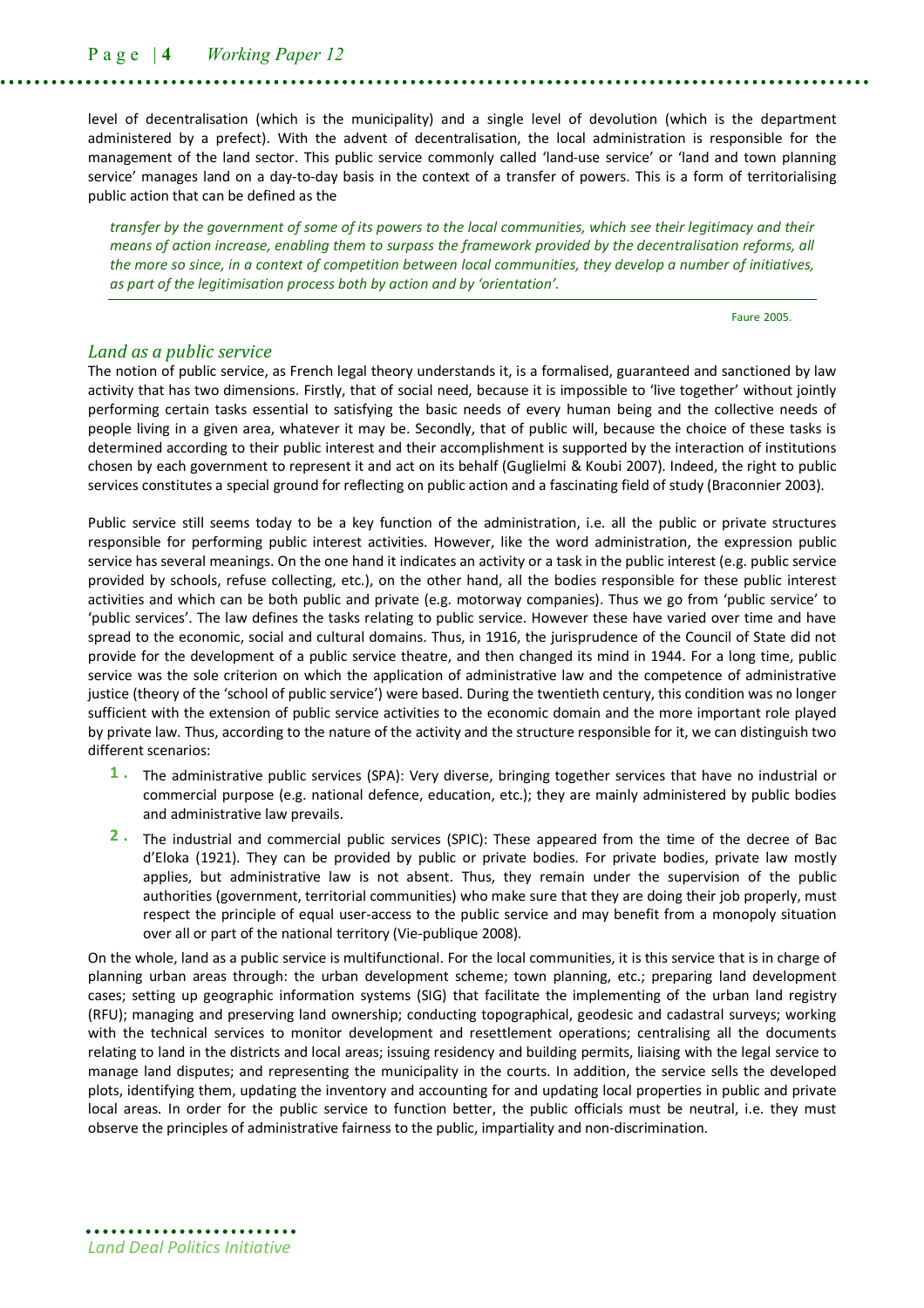Furthermore, there are essentially three divisions: the development division; the division dealing with planning documents and permits; and the land deeds division. This is therefore an important service in managing land affairs.

*… the public service is essentially defined by the activity. This means the processes implemented by the public authorities to respond positively to the demands of civil society for consistency and with an aim that is clearly distinguished from social solidarity. These processes include certain activities and operations, duties and tasks.*

Guglielmi & Koubi 2007.

However, there can be land corruption without the bureaucracy of land administration playing an active role, an administration that is revealed in essence to be somewhat ineffective.

#### *Land as a public service: An incomplete structure*

Decentralisation is subject to the fulfilment of three conditions:

- **O** it assumes that a range of specific competencies is determined for the local communities;
- $\bullet$  it presumes that responsibility for these activities is taken by the local authorities independent from the central authority; and
- **O** it requires that the affairs of the local authorities are managed autonomously (Baguenard 2004).

The local Beninese communities are administered according to this scenario. This assumes that the local and municipal services exercise their prerogatives in accordance with the laws governing decentralisation. Beyond setting up the services — in particular the land-use and planning service — the managerial analysis reveals a lack of human resources qualified to deal with land management and in particular that: 'the local communities have inherited from the former sub-prefectures some 4 000 officials, 94% of whom are executives and the remaining 6% design and managerial staff' (Le Municipal 2006). Generally, in addition to the lack of staff, administration is slow and the service is not computerised— giving a computer to the land-use services does not mean that they are computerised; for them to be computerised, these services must be equipped with software that can facilitate any land operation — or programmed to facilitate the prospective monitoring of land operations. The land administration could therefore be said to constitute a passive bureaucracy; If not, how is it that law n°65-25 of 14 August 1965 organising the land tenure system in Dahomey, and which is still in force, has no implementing provisions? Alain Durand-Lasserve and Etienne Le Roy say that 'the land administration in sub-Saharan Africa is not fit for purpose' (2010).

*In addition to the vicious circle of bureaucratisation described by Michel Crozier, characterised by an expensive, routine and inefficient operation, there is a political crisis in which criticism of the politico-administrative elites is combined with exposure of the abuse of public interest by players protecting different interests to those of civil society.*

Alcaud, Bouvet, *et al* 2004.

Thus it is affected by 'institutional problems and issues of misgovernance' (Houedjissin 2008) '… where land governance is poor, there is an increased risk of corruption' (Mueller 2011).

*… poor governance, whether it concerns formal land administration or customary land rights, (which) leads to the land rights of the poorest being inadequately protected, and to them being marginalised and losing their rights. Poor governance also means that the land is not exploited appropriately and is therefore unable to create wealth and benefit society as a whole. The lack of land administration competencies may prevent the development goals from being achieved and poverty from being eradicated. Good land governance is an essential element in the good governance of society as a whole.*

FAO 2007.

Indeed the unclear structure of the Beninese land administration constitutes a breeding ground for land corruption. 'Poor governance increases the probability of corruption in the land systems and land administration and intensifies the impact of pressure on the use of the land' (FAO 2012).

So can land corruption be understood as the interaction of players taken individually, from the actionist and interactionist points of view, given that the individual is, in any society, an individual player? Are their social position; their rank within the hierarchy; their status in the public administration, in the political sphere, in the private sphere and even their economic profile, pointers capable of facilitating their integration into client networks? When asking these questions, we must bear in mind that corruption is always the consequence of social interaction.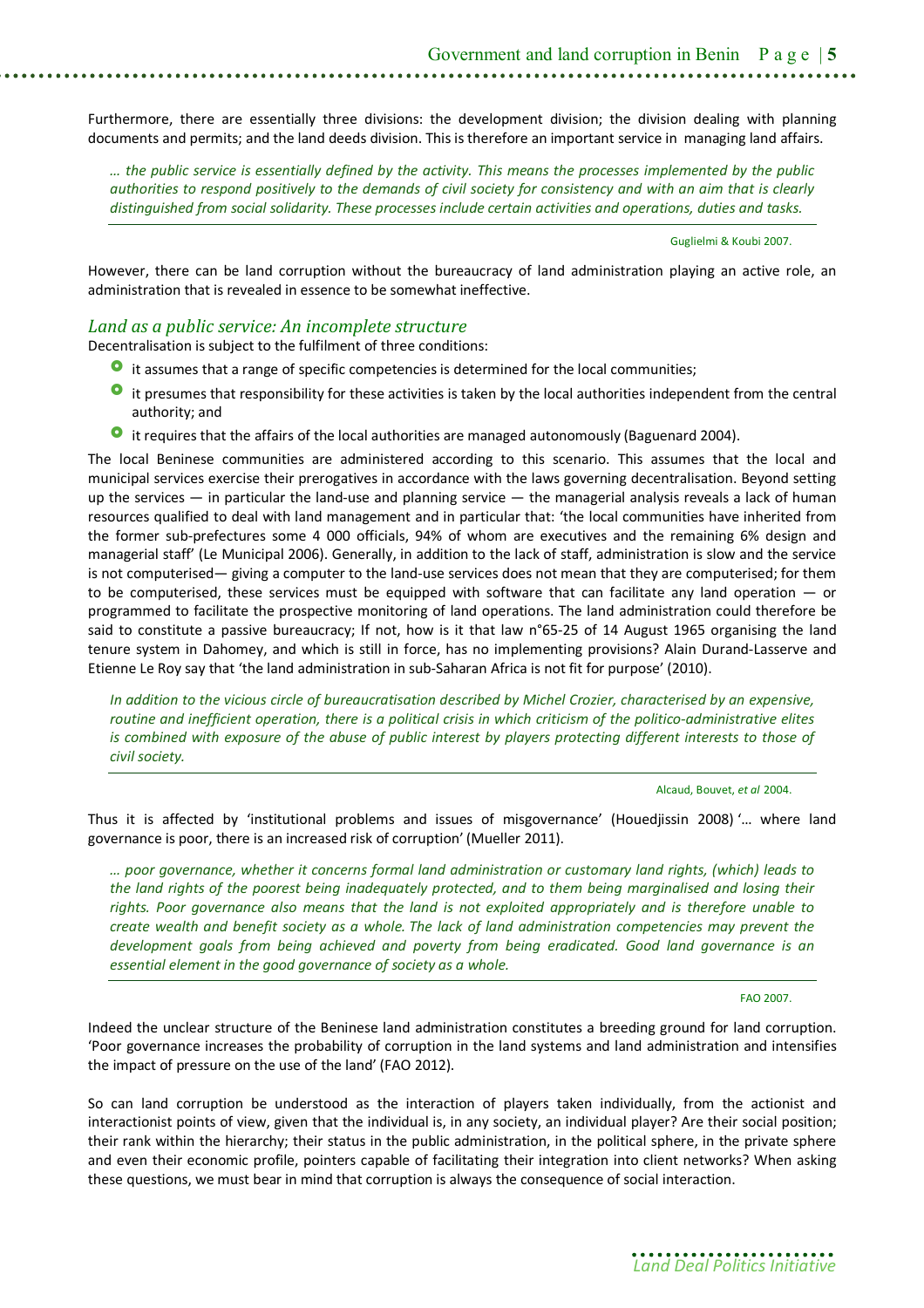# **3 The public chain of land corruption**

Public action is the product of the practices and representations of the officials engaged in it; the direction of these practices and representations is determined by their positions, trajectories and social characteristics: understanding the 'product' (public action) therefore involves studying the sociology of its producers. In this regard *positional analysis* is essential to the sociology of public action. It includes among other things studying the groups that are most regularly present in public policy making (Dubois 2009). More precisely, we are 'interested in the way in which the officials deal with a certain failure of the management to fulfil their duty, by inventing, rebuilding, creating cognitive supports that enable them to understand the reality and act upon it' (Dourlens 2010). However, 'it is not, in fact, a case of applying an empirical 'gloss', but of using the survey data to analyse and interpret what we have observed by recreating certain facts, focusing on certain processes, locating the most relevant players …'(Musselin 2005).

### The omnipresent players

The comparative analysis of empirical data enables us to distinguish two types of player: players at infra-state (local) level; and state players (prefectural level and central to government decision-making). There are individual, community and institutional players.

### *A typology of players*

Taking a global approach, the social science specialists, in particular the political scientist, uses tools such as typology. It is a form of characterisation that '… introduces points of reference into a complex reality' (Hastings 1996) such as land corruption.

At infra-state level, 'the municipality is a territorial community with a legal status and financial autonomy. It is freely administered by a council elected within the conditions fixed by law' (Article 1 of law 97/029). In line with their actions, the local councillors are therefore the main players in the local politico-administrative system. The mayor is the authority that personifies 'the local executive'. Martine Buron (2000) writes about France that:

*nationally the mayor combines the roles played by the president of the republic, the prime minister and the presidents of the national assembly and the senate, i.e. the role of the four main offices of state.*

The involvement of different local or politico-administrative players in land corruption therefore serves to highlight the corruptible aspect of the interaction. In fact, the mayor plays a dominant role in the local management of the land. The power of these politico-administrative authorities to manage land is extensive and evident with the implementing of urban planning approaches accompanied by development plans. If the development needs are expressed by the people, in the vast majority of municipalities in Benin the mayor is a permanent member of the development committees that they chair. The district chiefs and the local chiefs are, according to them, involved in the urban planning operations of their administrative zone, participating in mobilisation and awareness actions and countersigning the agreements for the sale of the areas of land. They are the focal points for the mayor in this regard.

The private firms of chartered surveyors are recruited by the mayor. These firms are at the heart of planning issues and are very often accused by the people of colluding with the local administration to determine the reduction factor; for the technical errors revealed by the opinion survey publicity phase; and when dividing up and registering plots. The development association, when it exists, is always represented in the development committee. Its role can be seen in the phase of awareness, mobilisation and explanation of the stages and demands of the development. Nevertheless, there are landowners who have three or four representatives on the development committee (in accordance with the number of owners presumed registered in the area of the town to be developed). They sometimes spearhead the challenges brought against the members of the development committee often accused of colluding with the administration and/or the private firms of surveyors. These players sometimes work in tandem with the state authorities in land misappropriation operations.

At state level, there are three public administration officials or politico-administrative authorities appointed by the central authority. One of the key players is the prefect. In all legal mechanisms, decentralisation leads to devolution. The prefect plays the role of the regulatory authority, as representative of the central authority, and is assigned specific tasks to avoid attribution disputes between mayor and prefect. In the period of the revolution (1972–1989) until the 2000s, the prefect was actively involved in most of the land development operations and in managing the development through planning committees and the land-use service of the prefecture. Indeed, 'the centralised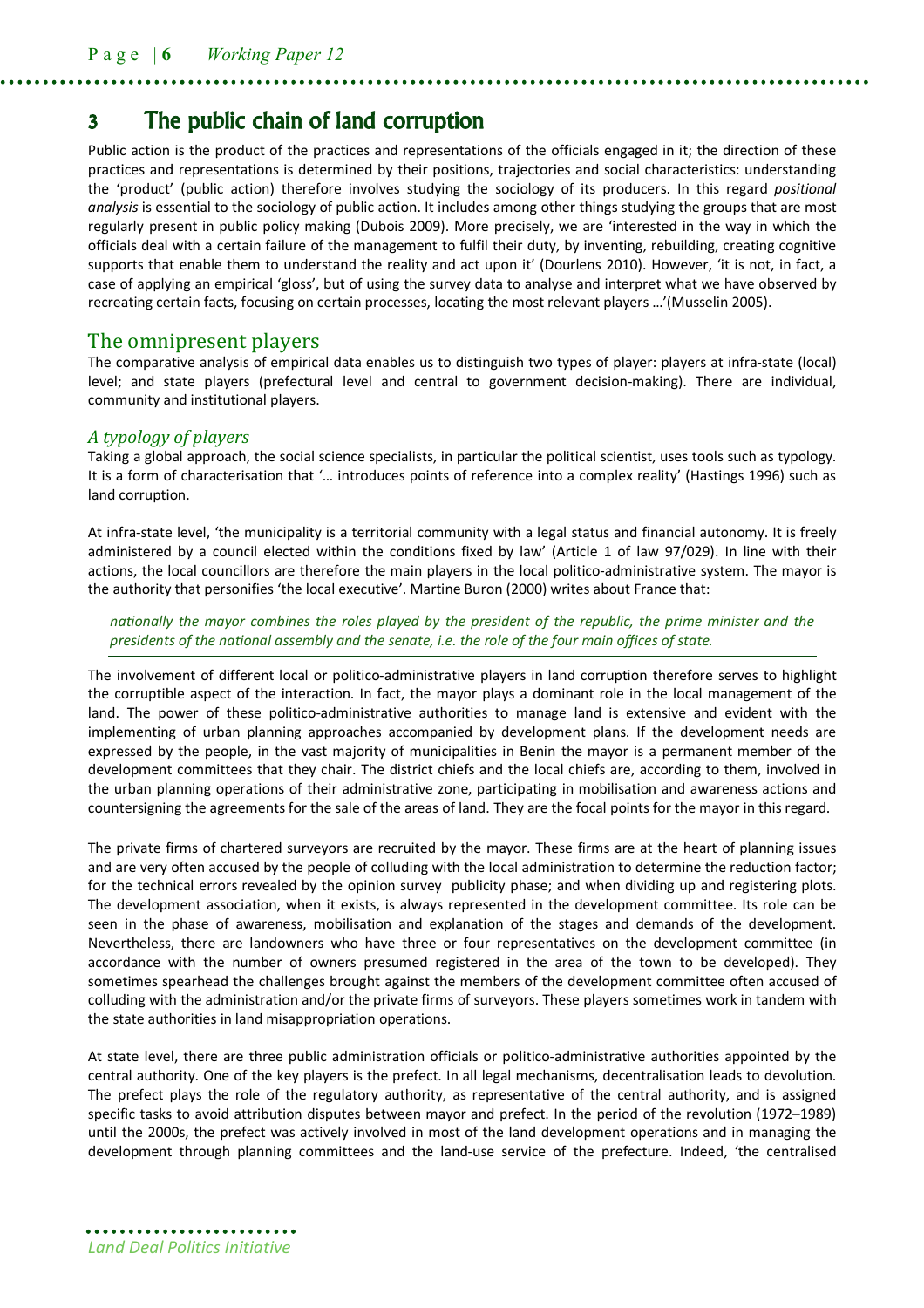operations of the land-use services caused a lot of problems related to the cumbersome nature of the registration procedure and the overload of services generating many corrupt practices in the attempt to procure a title'(Droy, Bidou, *et al* 2010).

With the advent of decentralisation, the mayor becomes the chair of the development committee and the prefect coordinates the work. If land is expropriated, the role of the prefect is to strategically monitor the implementing of the process. As well as the prefect, the players central to government decision-making —such as ministers of the republic, technical advisers to heads of state, high-ranking administrative officials, etc. — are very often mentioned in land corruption.

One official player which provides synergy between infra-state and state is the development committee, which brings together all the structures and authorities previously mentioned: prefect (coordinator); mayor (chair of the development committee); district chief; local chief(s); landowner representatives; technical services of the local administration and devolved services; development associations; and worthies. We note that it is very often the development committees that are implicated in land misappropriations related to town planning operations. In the study of conflict, it is said that the players accuse each other of land corruption.

From the strategic analysis, which in French sociology today has a mind-set that focuses on calculations, the taking of concrete decisions by players within the environment in which they develop (Crozier & Friedberg 1977) and which supports the appointment of 'rational' individuals to positions of 'power', we can say that land corruption clearly has a political dimension.

[C]*corruption no longer comes from the alleged 'corruptor', but from the person considered in law to be the passive player, the corrupted, i.e. the politician or the official. More and more it is the public official — here, the officer of the municipality — who is in the position of corruptor.*

Meny 2001.

Likewise, note that in an organised framework, the players also tend towards mobilising the most relevant resources for the desired aims and try to increase their margin for manoeuvre or decision-making in their interactions with the other players. However, whether the players are infra-state, state or supra-state, it is the land that is an object of political clientelism.

*In fact, corruption poses the problem of power. People can only profit from the prerogatives that they hold or those they would have us believe they hold, which is another form of power. Each owner of a small pocket of power — and there are many of them — is liable to benefit directly from misappropriation. But the reality of fraudulent practice can only be judged in relation to the rules on which the power that has enabled this action is based. (…) the difficulty is great, insofar as many powers stem from several frames of reference: thus, the 'local chief' exists both in relation to custom and in relation to law, and also, sometimes, following the consensus of a local community: the politician must respect both the principles of the government and certain specific solidarities; likewise the business person is dependent on an international system and a local political system.*

Piermay 2010.

As Land is a source of income and a cost-benefit resource:

*… the radical transformation of society involves the fight against monopolising goods that are considered common, inventing new forms of sharing and cooperating and the adoption of this notion by the majority, in the knowledge that it is much more complex than simply abandoning private ownership … Common goods cover both the substance of the good that must be preserved from monopolisation, the rules that enable it to be shared and finally the collective and democratic organisation that governs them.*

Sultan 2011.

In the confusion between appropriate, gratuitous and free use of a good (*ibid)*, corruption means that the land has essentially gained in use-value. '… corruption, although it varies from place to place, is surprisingly wide-ranging and seriously disrupts the way the state apparatus operates' (Piermay 2010).

#### *Corrupt land practices*

In the absence of a rigorous legal framework for land appropriation, land rights implicitly give rise to the monopolising of the land by politico-administrative players and citizens who have a fixed position in the administration and in other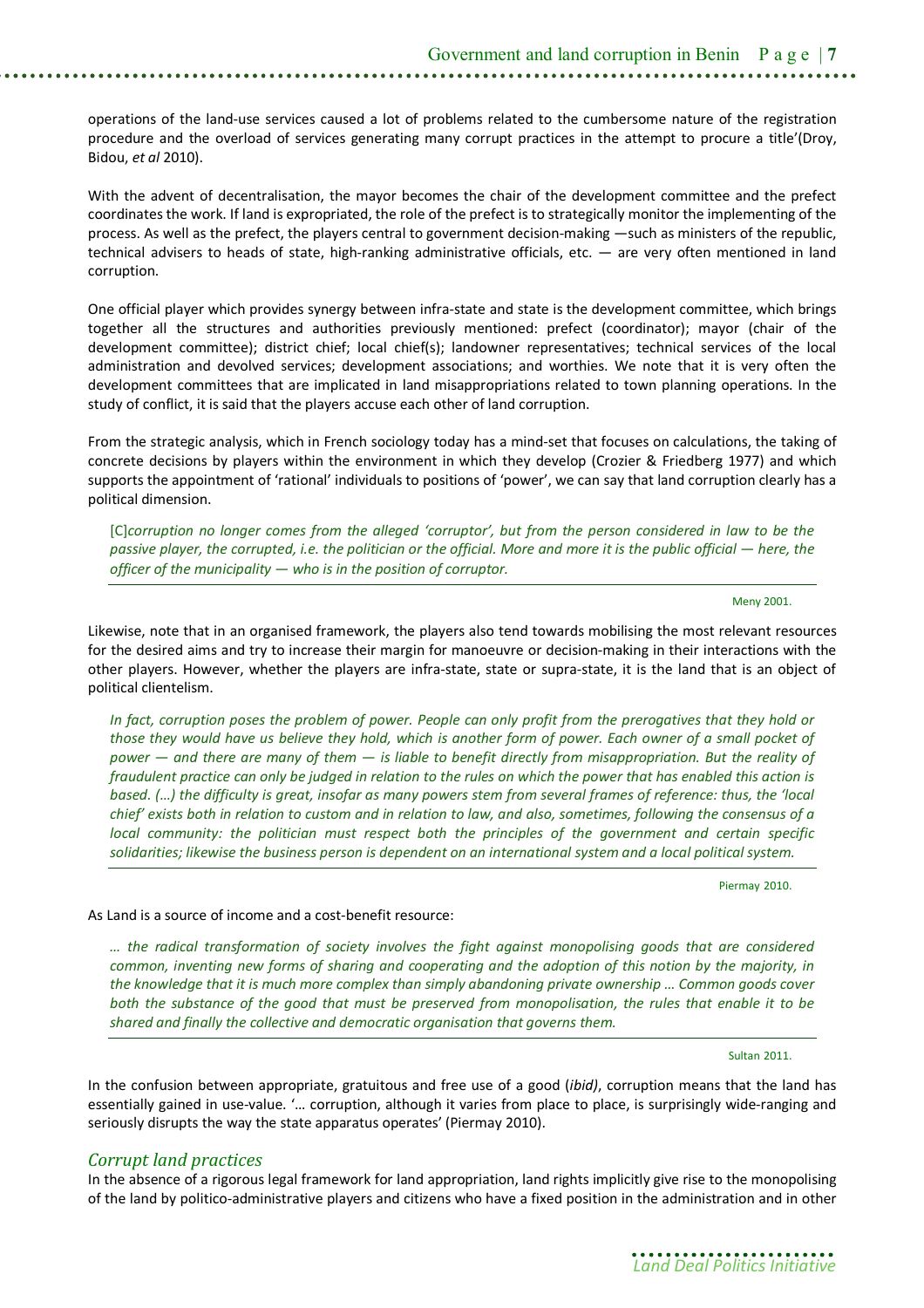spheres of activity. For land corruption, we need to distinguish the land corruption practices in urban/outlying areas from those in rural areas. The research approach remains essentially heuristic, which allows us to ask ourselves essential questions about agricultural economy and the sociology of public action: Who does what? Who gets what? How? And why? (Peroni 1993).

In urban areas, land corruption practices are varied. They mostly concern development operations; development of land for state use; environmental planning work; and the property tax system.

#### *Development, a source of multi-faceted corruption*

The urban area is the preferred framework for environmental planning operations, specifically development. Moreover, the latter remains the main urban development tool. But in Benin, it is almost always subsequent to the occupation of the land. The development process has four phases:

- **1 .** preparing the development plan;
- **2 .** inventory;
- **3 .** development itself (pockets of housing, areas of local and state control, roads, etc.); and
- **4 .** resettlement (opening of roads).

Generally, the last two phases of this process are the most prone to land corruption. *De facto*, almost all the land development processes are affected by land corruption, the result of the interaction between the different players involved.

In fact, the land corruption schemes operated during the actual development phase currently occuring in outlying areas. The buyers hear about a development project or the drawing up of an inventory for a given area, rush to buy plots of land and, in most cases, invest in them. In a few years, the housing profile of the outlying area changes and it loses its agricultural status. So the buyers of plots come to an agreement with the surveyor (or the urban planning engineer) so that the reduction factor is not applied to their area of land or that their investment (houses, factories, etc.) is protected. This type of land corruption is within everyone's reach, the essential ingredient being to have the resources to persuade the surveyor to act.

For resettlement, considering that this phase focuses on realising a full-scale development plan (and thus on the layout of the urban area), the responsibility of the members of the development committee (local chiefs, members of development associations, etc.) is highlighted in the illegal traffic on the land. In fact, applying the reduction factor (very variable depending on the municipalities and within the same municipality) increases the areas of public space (schools, colleges, health centres, etc.); eases the movement of people and goods along the roads; and provides land for development. The landowners who find themselves in thrall to these infrastructures provided for by the development plan are often forced to destroy their houses. The development committee is therefore responsible for allocating them a plot. But the reality is completely different.

Landowners, who are supposed to be compensated, are victims of the misappropriation of plots not yet allocated. Politico-administrative authorities and members of the development committee buy most of the plots reserved for this purpose by the square metre. They even help with the sale of the areas provided for the access roads. This was the case in 2006 in the municipality of Abomey-Calavi, a suburb of Cotonou where part of the main road connecting the districts of Sèmè and Tankpè were sold to a third party with a land title who had also erected a house (ground floor). The protests of the people, specifically members of development associations, forced the municipal council to order its destruction. They arrange to have a high number of plots that they sell or exploit by building houses for rent. Their name or that of their next of kin (child, spouse, relative, etc.) is entered on the administrative documents for the ownership of these created or falsified plots. Consequently there are cases of land misappropriation. Several development cases have given rise to commissions of enquiry in several municipalities in Benin.

A technical and financial audit report has revealed cases of theft of plots and misappropriation of development funds in the municipality of Abomey-Calavi (Houssou 2006). Other practices were shown in the adhoc committee assessment report (created by sub-prefect's decree n°21/029/SP-AC/SG/BAGS of 2 October 1995) on development work in the district of Abomey-Calavi. These include reduction factors that are generally high (at least 40%) and disparate (35% in Dékoungbé and 30% in Godomey-gare, two towns in the district of Godomey); surface area manipulations; inventory numbers that are surplus to requirements; plots without addressee plaques; etc. The reduction factor does not apply to some landowners (i.e. the rich). These cases of misappropriation lead to disputes.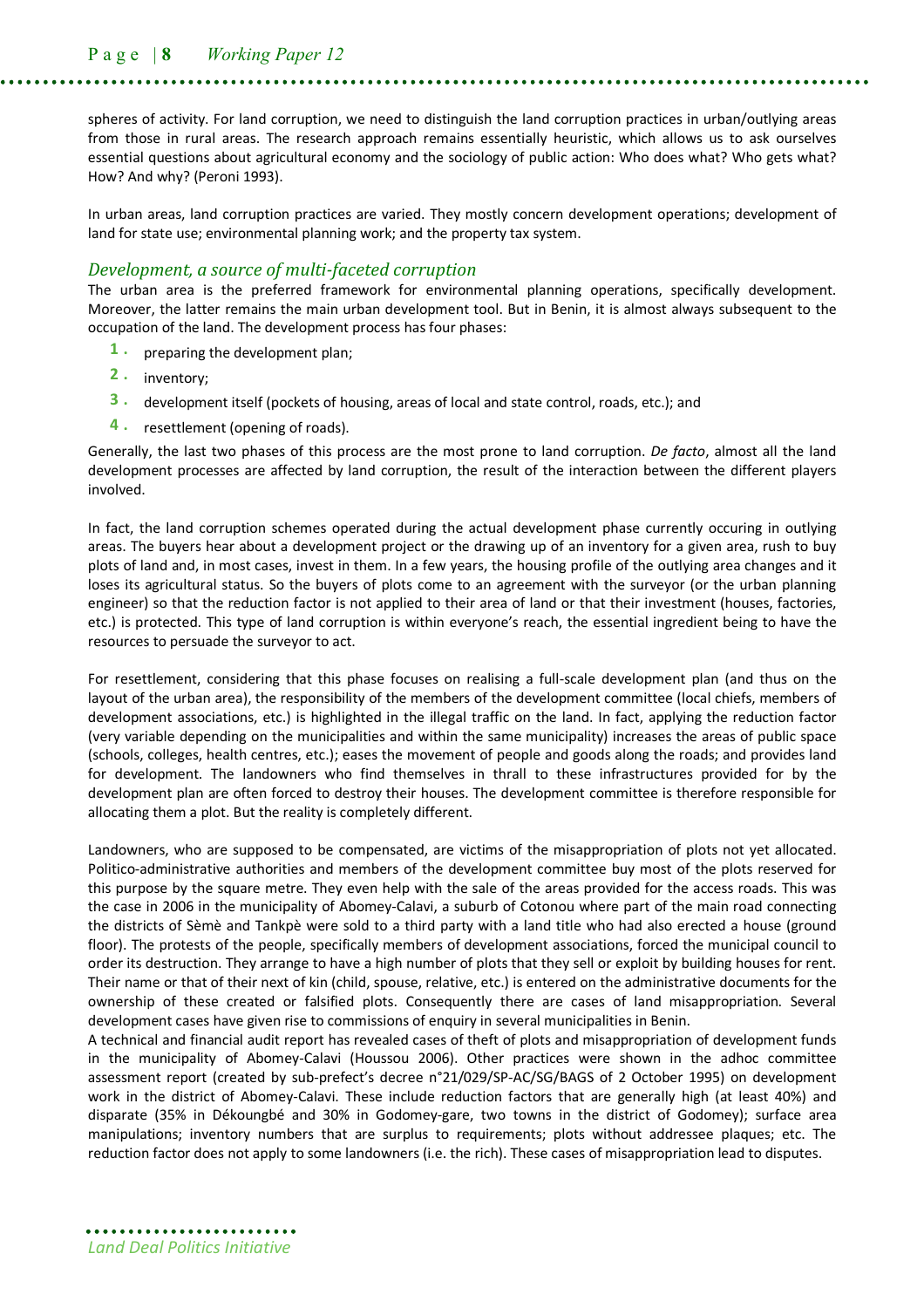The development process may therefore be challenged or destined to fail because of land corruption. Different outlying areas have been running several development projects in this way for decades. Land corruption becomes more complex when it affects the public space intended for use by the state.

The district of Agla (south-west of Cotonou and one of the most densely populated today) experienced three development processes between 1980 and 2001. The last one (2001) finally ended with plots misappropriated by various players in the development process. Members of development committees procured plots in other towns in Agla far away from their habitual residences to deter people. Others resold these plots to improve their living conditions. Conversely, the district of Abomey-Calavi (municipality of Abomey-Calavi, suburb of Cotonou) has been under development since 1982.

#### *Reservation of land for state use, a contentious use of public land*

There is not much less land corruption in the areas of land reserved for use by the Beninese government; the statecontrolled land is sold to third parties without observing the applicable standards. Here we will study two cases that show the interaction of the players; the encroachment on the land of the University of Abomey-Calavi (formerly the National University of Benin); and the case of the garden of the Ambassador to Benin in Washington (USA).

When it was created in 1970, the surface area of the first of these cases, the largest and oldest university in Benin (formerly Dahomey) was 607ha 60a and 16ca; today it is 99ha 97a and 42ca — a drastic reduction of 83.55%. In other words, the current surface area of the campus of Abomey-Calavi (UAC) is only 16.45% (our calculations) of what it was when it was created. How can the significant reduction in this essentially public land be explained?

Officially, the UAC land was cut by 106ha 53a and 11ca to install a transmitter centre for national broadcasting by decree n°19/MTP/DTP/SUH of 14 October 1972. Based on its initial surface area, 501ha 07a and 05ca should normally have remained. But the current surface area is only 99ha 97a and 42ca, even though no other decree exists to justify a reduction in surface area. At the same time, on the other hand, there was an anarchic occupation of the university land. Many commissions of enquiry were set up in the 1980s and 1990s to study the issue, but none of them uncovered report n°2/PR.A of 24 April 1971 of the public opinion survey that led to the declaration of state approval of the land of the UAC (decree n°30/MTP of 27 October 1971). It is obviously in the interests of some players that the verification procedure does not succeed insofar as this report has no legal value, this prevents 'the establishment of the terms of commitments undertaken by the government to the landowners' (Agbodjogbe & Agoua 2008) who were expropriated without being compensated.

Thus, having been paid compensation for having to vacate the land, the landowners re-appropriated a large area of the land sold to the university and resold it to new buyers, mainly to 'high-ranking administration executives and politicians (*Ibid)* who, in their turn, constructed added-value housing (villas, one-storey houses, etc.). The latter were able to 'exploit' their position in the public sphere to procure land titles from the government, thus giving a legal gloss to these land repurchases. Also notable is the lack of focus of the National Geographic Institute (formerly the National Institute of Cartography) which did not complete the study of the inventory plan of the university land, despite the funds having been mobilised and put at its disposal. The geographers who worked on the UAC development have 'the strong impression of a coalition of players and accomplices whose actions were aimed at dispossessing our university of its property and reducing the surface area of land of the University of Abomey-Calavi' (*Ibid)*.

In addition, the proceedings instituted by the university against the landowners were blocked because it was unable to prove that it is the owner of the state-approved land. Since then UAC has contented itself with 99ha 97a and 42ca. In theory, it is a case of the government being robbed by the government as the players who 'defended' the UAC case (i.e. the government) are the very people who purchased plots of land: *you cannot run and overtake yourself*. Roch Mongbo says that 'the authority and even the reality of the government have however been compromised, often from the inside, by players representing or directly connected to this same government' (2002).

This is not the case in the fraudulent sale of a portion of land from Benin to the United States (USA). This government affair involved high-ranking officials in the foreign office. In 2006, in the mysterious corridors of government power and in diplomatic and legal circles, the talk was of the involvement of a diplomat, general secretary of his ministry and later Minister of Foreign Affairs and African Integration in the sale of a portion of land of the Ambassador to Benin in New York. The plot, sold off at CFAF400 million<sup>1</sup> without the authorisation of the Beninese government, was resold a

 $\overline{a}$ 

<sup>&</sup>lt;sup>1</sup> i.e. €609 756.10 (exchange rate: €1= CFAF656).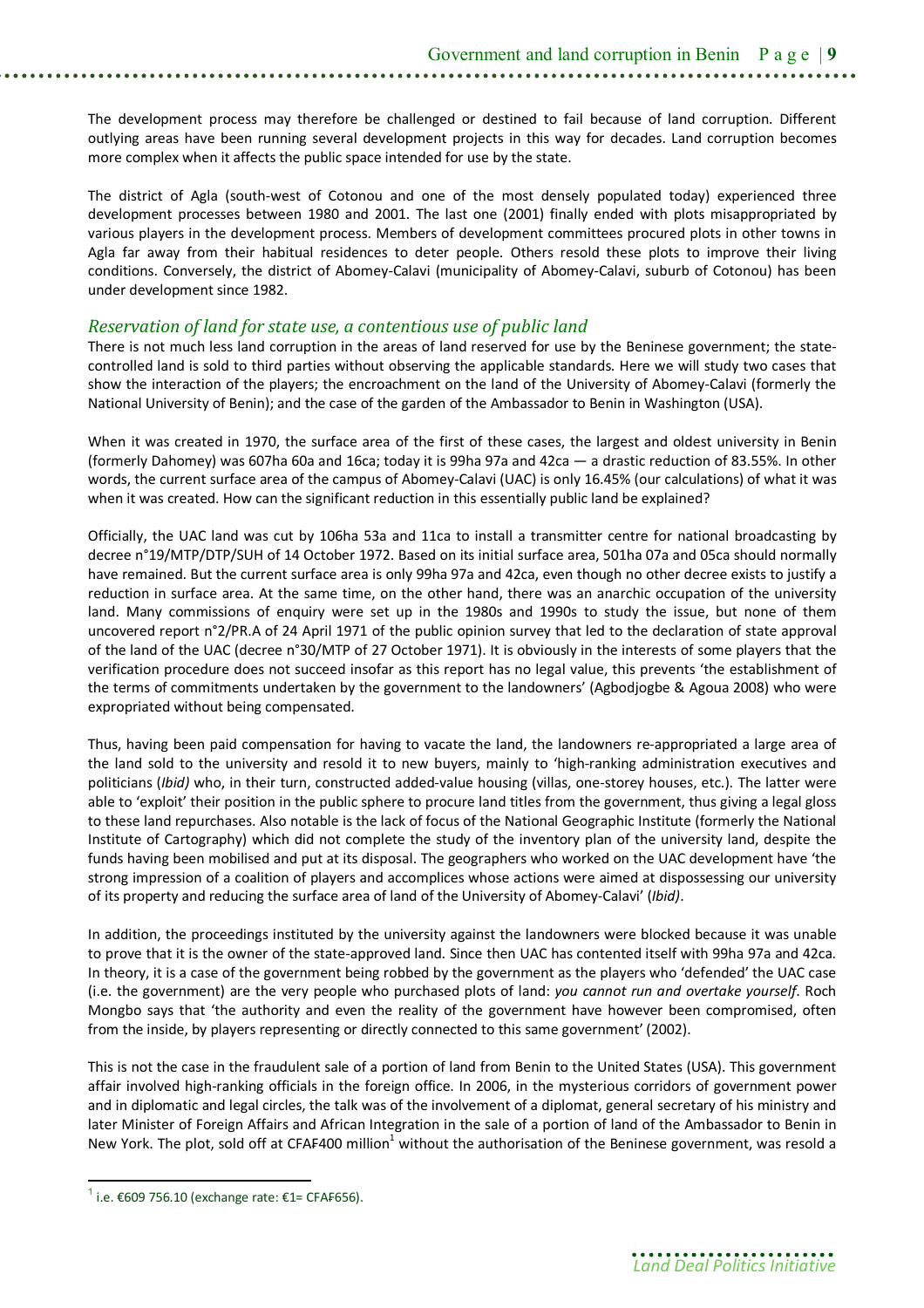week later by its buyer for about CFAF6.4 billion<sup>2</sup> (sixteen times the purchase price) (Adoun & Awouda 2008). The administrative director of the ministry was bound by presidential decree 2006-049 of 15 February 2006.

The then President of the Republic, General Mathieu Kérékou, dismissed the minister giving a rather vague reason. The decree specified that a commission of enquiry would shed light on the case. The prosecutors of Cotonou declared themselves incompetent to deal with this case and referred it to the competence of the High Court of Justice. According to article 136 of the constitution of 11 December 1990:

*The High Court of Justice is competent to judge the President of the Republic and the members of the government in cases such as high treason, offences committed in the exercise of or on the occasion of the exercise of their duties, and to judge their accomplices if there is a plot to destabilise national security.*

The lawyers of the accused stated on national radio and television channels that it was a 'case closed without repercussions'. They said that they were certain that the matter would have no repercussions as:

*… decision to proceed against and then indict the president of the republic and members of the government is passed by a majority of two-thirds of the deputies making up the national assembly, according to the procedure provided for by the national assembly regulation.*

*Ibid*.

In other words, can the vote of two thirds of the deputies be obtained? This procedure gives the magistrates in the Court of Criminal Appeal who have jurisdiction over the national assembly, the prerogative to lead the investigation. In its application, the procedure is so complex that this court has been unable to try any high-ranking government official; the case is closed, without any repercussions. This case resurfaced in July 2010. It would seem that this former accused minister was supporting a probable opposition candidate in the 2011 presidential race. This is also the head of a political group who is not close to the presidential camp. The current government of Yayi Boni recovered the case and sent a request to the national assembly to ask for authorisation to bring proceedings before the High Court of Justice. Will the deputies authorise the procedure? Especially since on the eve of the 2011 elections, the deputies were confronted with two facts in this case: the legal fact (authorising legal proceedings) and the political manoeuvring (the case concerns one of their own). Other revelations were made by the Inspector General of State (IGE) (L'Autre Quotidien 2010), according to which the minister and his daughter (resident in Maryland in the USA) were said to have received the sum of about US\$392 000. After the national elections of 2011, however, this case of land corruption was no longer spoken of in political circles.

Within the rules of public international law, this case of the sale of Beninese land did not bind the American government in any way. Thus, the American government could not make a diplomatic appeal for Benin to recover the land of which it had been dispossessed. However, Benin instituted proceedings and won on appeal (September 2010); American justice handed the land back to Benin, a sale having been judged illegal. Note in passing that lawyer's fees would have cost the Beninese government US\$200 000, i.e. CFAF90 million (US\$1= CFAF450) for an area of land sold illegally for CFA₣400 million. So it is clear that land corruption affects the sovereignty of the government both internally and as regards international society. No political regime will stop reinventing corruption strategies, which can affect land developed by the government in relation to private investors.

### *Land development, a critical source of financial income*

This concerns planning and development projects conducted by the government. As we can imagine, these are projects with a budget of billions of CFA francs. Indeed, land corruption essentially focuses on the irregularity of the public procurement process. Adoun and Awoudo (2008) highlight the cost of building the new head office of the National Social Security Fund (CNSS), initially valued at around CFAF3 billion at invitation to tender, but which finally peaked at CFA₣6 billion after amendments in 2005; the purchase by CNSS 'of an area of five hectares situated between the Benin Marina hotel and the Novotel for CFA₣6 billion received in two weeks' in 2005 (*Ibid)*.

Furthermore, in the 'CEN-SAD affair' which came to light just after the 10th summit of CEN-SAD in Cotonou in 2008, it was planned to allocate plots of land to property developers, develop the sites and build fourteen villas. Carrying out these tasks involved high-ranking officials and ministers in a scandal of misappropriation of funds to the tune of

 $^2$  i.e. €9 756 097.56.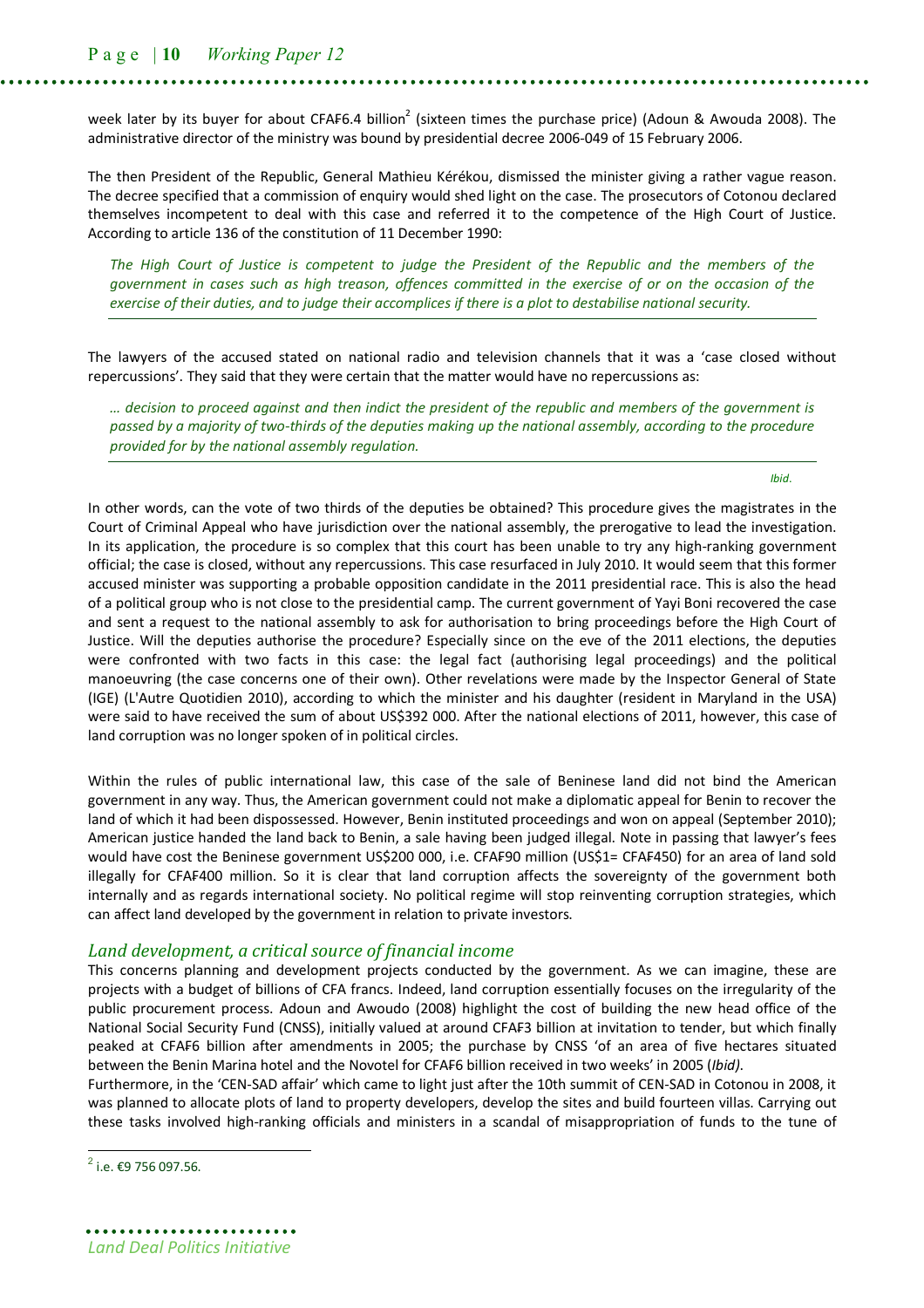billions of CFAF. This affair persuaded the chief of state to make disclosures on 1 August 2009 in Cotonou, during a televised debate (Anonrin 2010). The CEN-SAD affair concerned the entire political establishment, whether at the presidential or opposition end of the spectrum. This goes to show that a network of political clientelism exists in Benin and tends on the whole to steer a course through corruption in general and land corruption in particular.

Thus land corruption is dynamic and alive and well amongst the ruling elites.

We can surmise that the lack of cohesion between the law and reality is not only related to the drastic transformations experienced by African society, but also, and perhaps increasingly, to the deliberate intention of members of the state apparatus to maintain and increase their advantages. (…) Corruption and all forms of misappropriation therefore benefit the most powerful most of all. Putting to one side the forms of redistribution, they increase social inequalities; and, in all cases, accentuate power contrasts. Is such an assertion not perhaps a rumour intentionally spread to hide the true causes of corruption? Thus, misappropriation constitutes an actual system, with its own rules.

Piermay 2010.

The state official tries to consolidate their material position, which can limit the flexibility and effectiveness of the administration as a pure instrument of domination.

*Ibid*.

Thus, land corruption is part of an institutional change wished for or desired by those involved.

### Corruption and the future of land institution

It is legitimised that land corruption creates land insecurity; generally, land corruption can be defined as the main reason why the land-use services do not function properly. The land management system is not transparent and does not make it easy to implement a key land development policy.

In this regard, land corruption is an established fact, a 'form of social organisation that connects values, standards and models of relationship and behaviour' (Revel 2006). To this end, Pierre Bourdieu uses the term institution to refer not only to an institution as a state (a way of thinking, of being socially established), but also as a process (to institute is to establish) — 'the ritual of institution establishes a difference, it institutes it' and through a symbolic efficiency, 'the power to influence the real by acting on the representation of the real' (2001). Elements of regulation must therefore be considered.

Land corruption is poisoning African societies and in particular the Beninese. We may wonder what the players do with the surplus land misappropriated by the act of corruption (strategic interests). The land sold off has several uses, i.e. farming, building luxury housing (that is often uninhabited or not completed), empty areas of land (fallow land), land resold at a high price after the development of the site, etc.

Of note, in terms of impact on *livelihood*, is:

- the scarcity in the medium and long term of land suitable for cultivation (farmers who were previously landowners have become tenant farmers);
- **O** the rural exodus and the migration to other border states in search of a better life (the departure of farmers from the farming profession to invest in new activity sectors such as the zemidjan — motorcycle taxis);
- **O** the development of social scourges (such as theft, organised crime, alcoholism, etc.);
- **O** the threat that hangs over food security in Benin or in the sub-region; etc.

Land must therefore be regulated to reduce misgovernance in this regard because it is on the land that all the economic activities depend.

However, if in Madagascar 'recourse to justice to settle land disputes is also uncertain, as corruption is very widespread here as well' (Droy, BidouI, *et al* 2010), it is also difficult to say that in Benin a case of land corruption where recourse to justice has been possible has been fairly settled. On the contrary, what is astonishing is the complicity of some individuals with court judges to hush up cases. Justice is subject to many processes, all of which face the same charge that is substantial severe and without redress there is: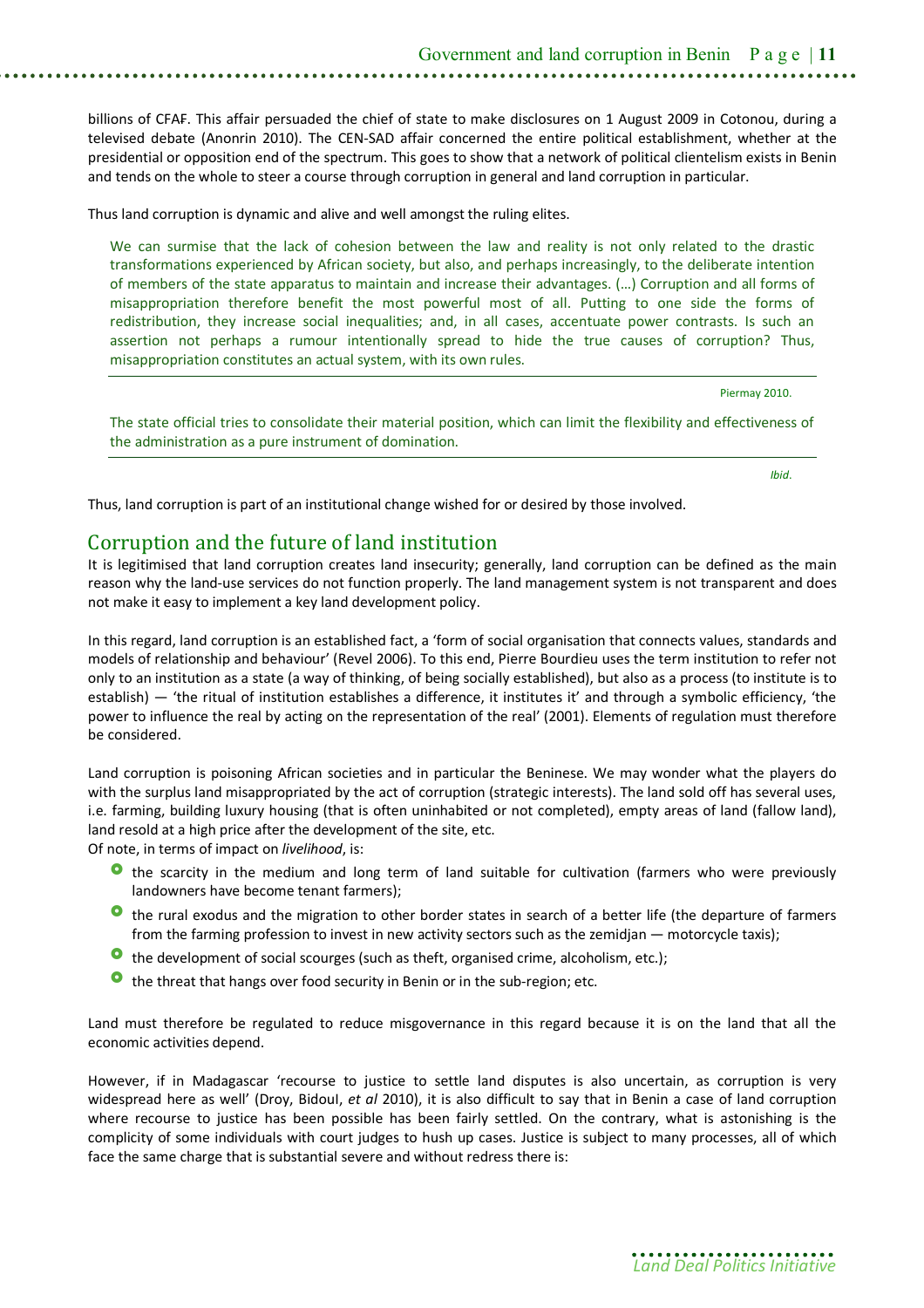- no independent legal power;
- **O** justice is subordinate to political power;
- $\bullet$  judges are mercenary;
- **O** magistrates are insufficiently or inadequately trained;
- $\bullet$  the courts have a lack of funding and documentation:
- **O** rules and procedures are too legalised; and
- the legal apparatus is remote from the people' (Du Bois de Gaudusson 1990).

For various reasons, land disputes are often not settled by the national courts and most of the disputes heard relate to land. On walls in the large urban areas and outlying areas, one can read: Plot under dispute, not for sale; Dispute, court case; Buyer at risk of death. Land is therefore experiencing a crisis of justice.

*… under these conditions, the actual operation of the legal apparatus takes us straight to the heart of the problem of government and democracy. The crisis of justice is one of the many manifestations of the government crisis in Africa and is only one part of it.*

Tidjani Alou 2007.

It remains to be seen whether the new law on corruption passed on 28 August 2011 can have a positive impact on the fight against land corruption. Moreover, rigorous land legislation is needed and how well it works will depend on the will of both state and non-state players. As is the case in other states like Madagascar, a legal assistance centre needs to be set up to deal with issues relating to land administration. Land administration falls within the scope of the kingly function of the state that must commit itself to combatting land corruption in all its forms. In addition, the need to introduce information technology (TIC) to the system of land management is imperative to combatting land corruption.

### **4 Conclusion**

Land corruption is a consequence of the ambivalence of two types of land rights, still present in Benin. 'The coexistence of conflicting legal systems that are within the law and/or largely legitimate, generates a confused situation in which all forms of resourcefulness, misappropriation and corruption can spread' (Piermay 1986). Any social relationship must be understood as a relationship with power or as a relationship of power, which justifies the fact that in the sphere of land corruption power is both an exploited resource and the aim of the action undertaken. This greatly influences the process of the institutional and legal apparatus surrounding land, as the players involved may be or may easily become land brokers. The combination of unclear regulatory frameworks and complex administrative processes may lead to a lack of transparency and responsibility on the part of the land administration' (FAO 2007).

The issue of land corruption reveals the presence of an abundance of players who have differing interests and occupy strategic positions in the public sphere and in the private sphere. 'In this sector of land, the political elites have, it seems, succeeded in giving civil society and the citizens the image of an incoherent and inconsistent government' (Mongbo 2002). In addition, land corruption limits citizenship in the sense of an individual being a member of a democratic society. In this sense, it challenges the future of land (*livelihood*) and reflects a more global problem, the 'moral economy of corruption' (de Sardan 2007). Public action is therefore characterised by:

*… the wide range of problems, combination of diverse players, changes in the scales of the areas of reference, adjustments of conflicting social interests, increased complexity of intervention instruments, more than substantial procedural approaches in directing collective action*.

Lascoumes & Le Bourhis 1997.

In this way, land corruption instrumentalises public action (the instruments are: legislative and regulatory; economic and fiscal; agreement and incentive-based; and information and communication-based) and conditions the future of the government in Africa (Lascoumes & Le Gales 2005).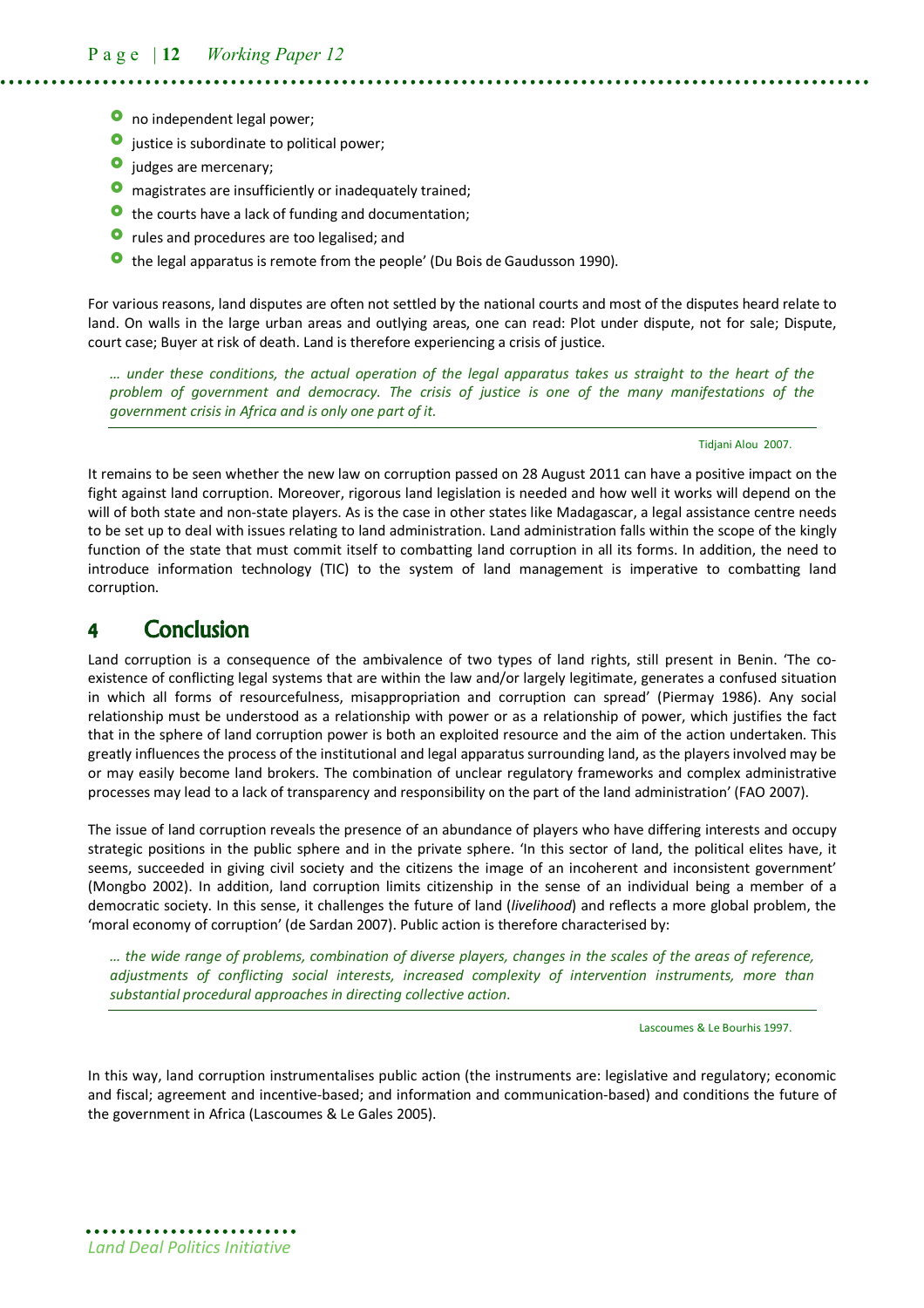# **References**

- **1.** Adoun W, Awudo F (2008) 'Benin: Une démocratie prisonnière de la corruption. Investigation sur des faits et scandales de 1990 à 2006', F Ebert Stiftung (ed) *Closed cases volume 1*. Cotonou, COPEF/FES: Cotonou, Bénin.
- **2.** Agbodjogbe R, Agoua M (2008) 'L'Université d'Abomey-Calavi et la problématique de son aménagement', *report on geography and development of territory*. DGAT/FLASH/UAC
- **3.** Alcaud D, Bouvet L, Contamin JG, *et al* (2004) *Dictionnaire de sciences politiques et sociales.* Editions Dalloz: Paris (p. 253).
- **4.** ANONRIN KO (2010) *Fraternite Website.* Accessed at: http://www.fraternite-info.com/spip.php?rubrique1, 2-06- 2010,
- **5.** Baguenard J (1994) 'La décentralisation', *Article 137:17.* PUF: Paris.
- **6.** Bailey FG (1969) *Stratagems and spoil: A Social Anthropology of Politics*. Basil Blackwell: London.
- **7.** Barth F (1959) 'Political leadership among Swat Pathans', *London School of Economics Monographs on Social Anthropology, 19*. Athlone Press: London.
- **8.** Benin, Republic of (1999) Law 97/029 'Organising the municipalities in the Republic of Benin in Decentralisation mission', *Recueil des lois sur la decentralisation*, 15 January 1999.
- **9.** Bloch M (2002) *Apologie pour l'histoire ou Métier d'historien* (p.143) Armand Colin: Paris.
- **10.** Blundo G and de SARDAN JP (*eds*) (2007) 'Etat et corruption en Afrique', Une anthropologie comparative des relations entre fonctionnaires et usagers (Bénin, Niger, Sénégal) (79–117). APAD-Karthala: Paris.
- **11.** Bourdieu P (2001) *Langage et pouvoir symbolique* (177–178). Seuil: Paris.
- **12.** Buron M (2000) quoted in the French document, *Avis adopté par le Conseil économique et social au cours de sa séance du 21 juin 2000*, p 297.
- **13.** Crozier M, Friedberg E (1997) *L'acteur et le système* (54). Seuil: Paris.
- **14.** Debbasch C and Colin F (2005) 'Administration publique: Paris'*, Economica* 6:1.
- **15.** de Sardan JP (1996) 'The moral economy of corruption in Africa', *Politique africaine*, 63:97–116,
- **16.** Dourlens C (2010) 'L'action publique à l'épreuve de la fragilité normative', Accreditation to *Supervise Research thesis*, 11(149) Jean Monnet University: Saint-Etienne.
- **17.** Droy I, Bidou JE and Rasolofo P (2010) 'Poverty and land security: The assets and uncertainties of a decentralised management in Madagascar', TALOHA, 19. Accessed on 10 November 2012 at: http://www.taloha.info/document.php?id=867
- **18.** Du Bois de Gaudusson J (1990) 'The status of justice in the francophone African states', *Afrique contemporaine*, 156:6–11.
- **19.** Dubois V (2010) *Les champs de l'action publique*. GSPE-PRISME: Institute for Policy Studies in Strasbourg and University Institute of France. Accessed on 31 December 2011 at: http://halshs.archives-ouvertes.fr/halshs-00498020/fr/
- **20.** Dubois V (2009) 'Public action', in A Cohen, B Lacroix and P Riutort R (*eds*) *Nouveau manuel de science politique*, Paris, Ed. La découverte: Paris.
- **21.** Durand-Lasserve A and Le Roy E (2010) 'The land situation in Africa by 2050: Challenges to be accepted and potential scenarios', *Forum Foncier et développement, Nogent-sur-Marne*, 9–10 November 2010.
- **22.** FAO (2007) 'Administration foncière et bonne gouvernance', *FAO land studies* 9, November 2007.
- **23.** FAO (2012) *Corruption puts pressure on access to land and on development*. Accessed on 5 January 2012 at: http://www.un.org/apps/newsFr/storyF.asp?NewsID=27129&Cr=FAO&Cr1=
- **24.** FAO (2007) *Bonne gouvernance des régimes fonciers et de l'administration des terres*. Rome.
- **25.** Faure A and Douillet AC (*eds*) (2005) *L'action publique et la question territorial*. PUG: Grenoble.
- **26.** Gbaguidi AN. *The state's claim to land monopoly: The inviolability of the land title and access to land in Benin*. Accessed on 27 October 2010 at: http://www.jlp.bham.ac.uk/volumes/39/gbaguidi-art.htm
- **27.** Gbaguidi AN (2010) *Land in Dahomy*. Accessed on 27 October 2010 at: http://www.mcabenin.bj/foncier/quiappartient-la-terre-au-b%C3%A9nin
- **28.** Guglielmi GJ and Koubi G (2007) *Droit du service public*. Montchrestien: Paris.
- **29.** Hastings M (1996) *Aborder la science politique*. Editions du Seuil: Paris.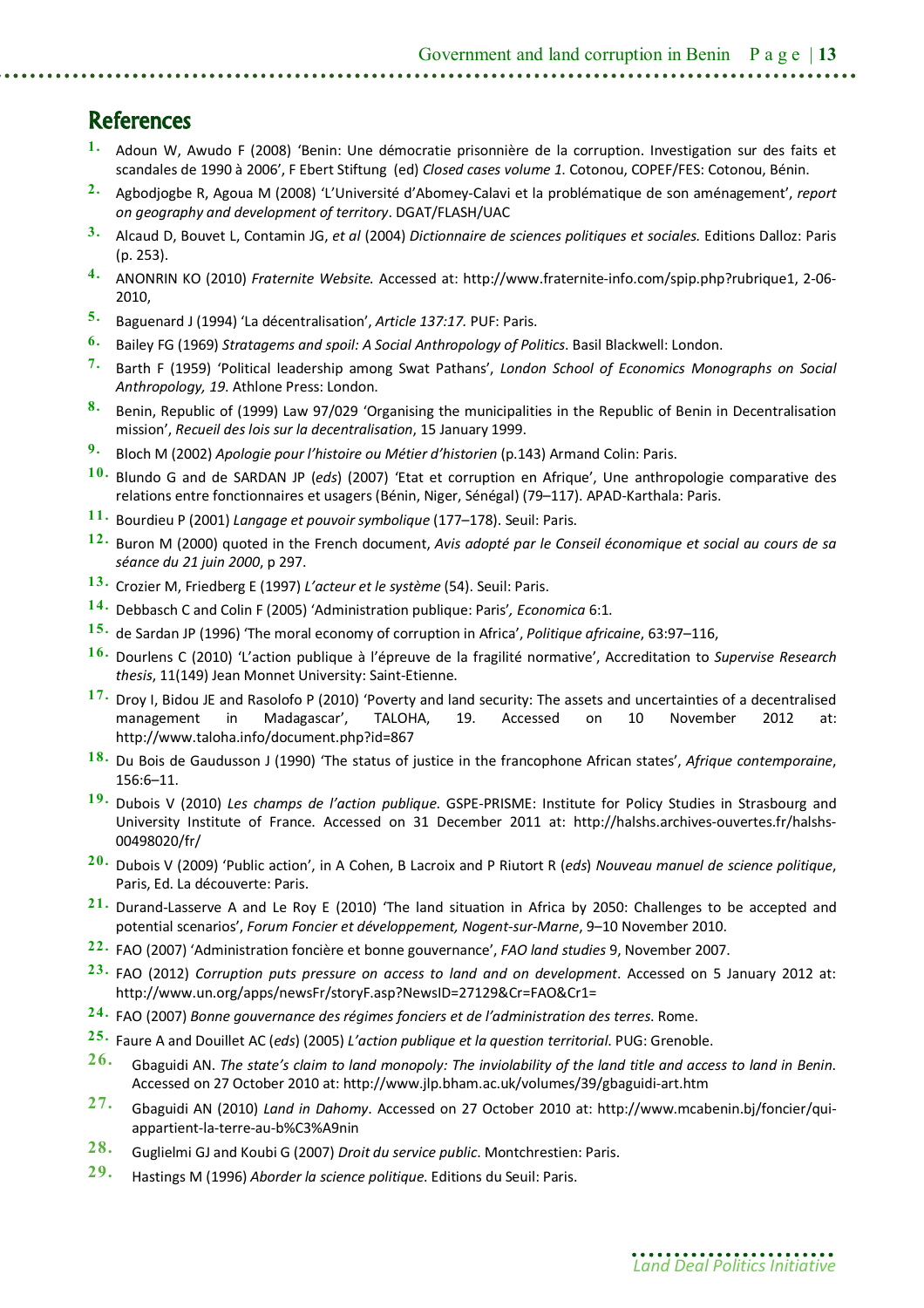**30.** Houedjissin J (2008) 'Les administrations publiques africaines'. *Sortir de l'inefficacité: Le cas du Bénin*. L'Harmattan: Paris.

. . . . . . . . . .

- **31.** Houssou B (2006) 'The land mafia in the municipality of Abomey-Calavi', *Fraternité*, 6 December 2006.
- **32.** Jobert B and Muller P (1987) *L'Etat en action: Politiques publiques et corporatismes*. PUF: Paris.
- **33.** Laforgue D (2011) 'La vie des institutions publiques', *Contribution à une analyse de l'action publique dans les champs de l'éducation, du travail social et du développement durable*. UFR LLSH: University of Savoie. Accessed on 31 December 2011 at: published at http://hal.univ-savoie.fr/hal-00618695/fr/
- **34.** Lascoumes P (2009) 'Political corruption' in A Cohen, B Lacroix and P Riutort (*eds*) *Nouveau manuel de science politique*. Ed. La découverte: Paris.
- **35.** Lascoumes P and Le Bourhis JP (1997) *L'environnement ou l'administration des possibles*. L'Harmattan: Paris, 1997.
- **36.** Lascoumes P and Le gales P (2005) 'Introduction: Public action in thrall to its instruments' in *Gouverner par les instruments*. Presses de Sciences Po: Paris.
- **37.** L'Autre Quotidien (2010) Bénin: Corruption et détournement de fonds et malversations L'IGE se prononcent sur les. AllAfrica.com accessed on 10 November 2012 at: http://fr.allafrica.com/stories/201008060916.html?page=2
- **38.** Lavigne-Delville PH (2009) in A Durand-Lasserve (*ed*) *Gouvernance foncière et sécurisation des droits des pays du Sud*. Technical committee 'Land and development', June 2009.
- **39.** Le Municipal (2006), 'Décentralisation au Bénin: Le bilan de trois ans de vie des communes', *le Quid de la décentralisation 2006.*
- **40.** Meny Y (2001) 'Corruption', in P Perrineau and D Reynie (*ed*) *Dictionnaire du vote*. PUF: Paris.
- **41.** Mongbo RL (2002) 'Availability of land and land system in rural areas in South Benin: Diagnosing a complex phenomenon using a player-centred approach', in PH Lavigne-Delville, C Toulmin T and T Samba (*eds*) *Gérer le foncier rural en Afrique de l'ouest: Dynamiques foncières et interventions publiques*. Karthala-URED: Paris.
- **42.** Mueller A. (2011) 'FAO: corruption puts pressure on access to land and on development'. Accessed on 5 January 2012 at: http://www.un.org/apps/newsFr/storyF.asp?NewsID=27129&Cr=FAO&Cr1=
- **43.** Muller P (2011) *Les politiques publiques*, 9(18):127. PUF: Paris.
- **44.** Musselin C (2005) 'Sociology of organised action and analysis of public policies: Two approaches with the same aim?', *Revue française de science politique*, 55(1):51–71.
- **45.** N'Bessa B (2004–2005) *Course on Politique du sol et du lodgement*. DESS/PDU, CEFORP: France.
- **46.** Peroni M (1993) 'Public action and normal forms of public agreement in CRESAL', *Les raisons de l'action publique: Entre expertise et débat*. L'Harmattan: Paris.
- **47.** Piermay J (1986) 'Misappropriation of land: Corruption and misappropriation strategies in urban land practices in central Africa, *Politique africaine*. Accessed on 26 October 2010 at: http://www.politiqueafricaine.com/numeros/pdf/021022.pdf
- **48.** Revel J (2006) 'Institution and society', in J Revel (*ed*) *Parcours critique*: *Douze exercices d'histoire sociale*. Galaade: Paris.
- **49.** Rocher G (1980) 'The sociologist and sociology in public administration and the exercise of political power', *Sociologie et Sociétés*, 12(2):45–65.
- **50.** SPORE (2004) 'Foncier', *Propriété, Sécurité, équité*, 111.
- **51.** Sultan F (2011) 'Author of manifesto for the recovery of common goods: Association VECAM', *Libres savoirs: Les biens communs de connaissance*. C&F Editions: Caen.
- **52.** Tidjani Alou M (2007) 'Corruption in the legal system', in G Blundo and JP Olivier de Sardan (*eds*) *Etat et corruption en Afrique: Une anthropologie comparative des relations entre fonctionnaires et usagers (Bénin, Niger, Sénégal)*. APAD-Karthala: Paris.
- **53.** Vie-Publique (2008) *Quelle distinction entre administration service public*. Website Accessed on 19 Juanuary 2012 at: http://www.vie-publique.fr/decouverte-institutions/institutions/administration/definition/quelledistinction-entre-administration-service-public.html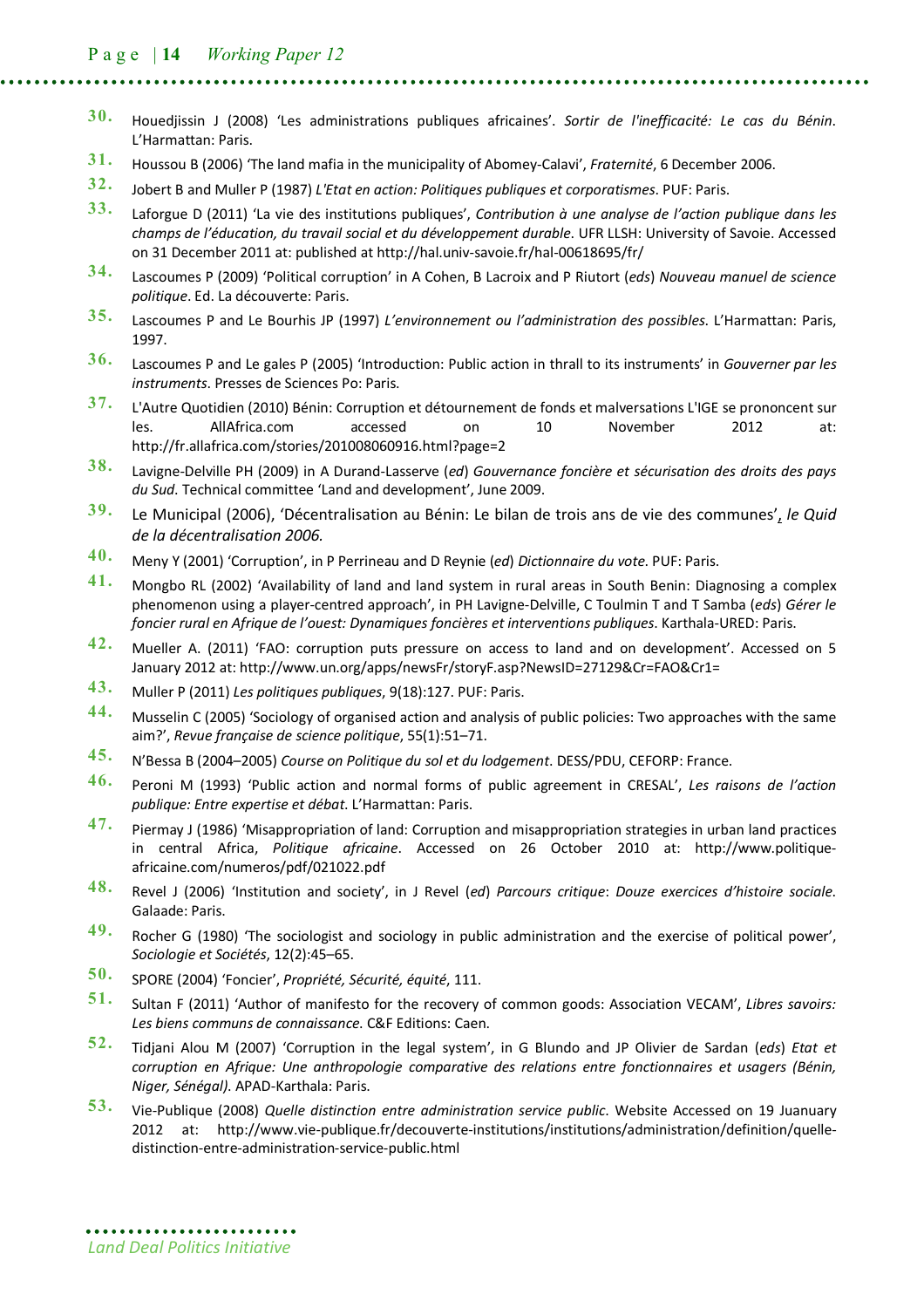- **54.** Weber M (1904) 'Premier essai: L'objectivité de la connaissance dans les sciences et la politique sociales', *Essais sur la théorie de la science.* Librairie Plon: Paris.
- **55.** Weller JM (2009) 'The administration and the everyday', in A Cohen, B Lacroix and P Riutort (*eds*) *Nouveau manuel de science politique*. Ed. La découverte: Paris.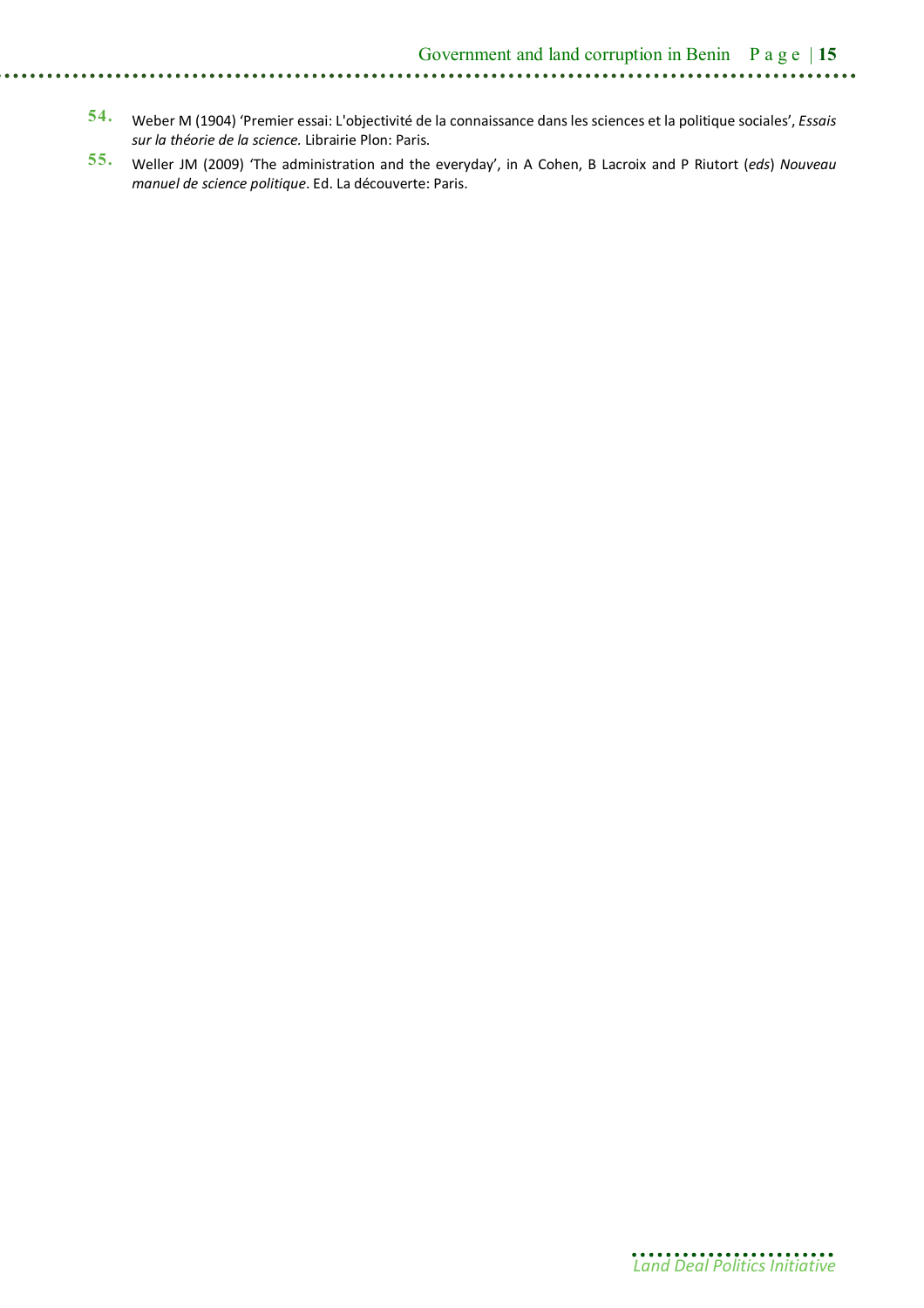# **LDPI Convenors**

**Saturnino M Borras Jr** is Associate Professor of Rural Development Studies at the International Institute of Social Studies (ISS), The Hague. He helps coordinate the work of the Initiatives in Critical Agrarian Studies (ICAS) hosted by the Resources, Livelihoods and Environment (RELIVE) Research Cluster at ISS. He was the Canada Research Chair in International Development Studies at Saint Mary's University in Halifax, Nova Scotia in 2007–2010 and an Adjunct Professor in the College of Humanities and Development Studies (COHD) of the China Agricultural University in Beijing. As a Fellow of the Transnational Institute (TNI) in Amsterdam, he is actively involved in its 'Agrarian Justice' Program. He is also a Fellow of Food First/Institute for Food and Development Policy in Oakland, California. Publications include: *Pro-Poor Land Reform: A Critique* (2007) and *Transnational Agrarian Movements Confronting Globalization* (2008, co-edited with M. Edelman and C. Kay). He has ongoing research projects on global land grabbing, biofuels and the politics of transnational agrarian movements. Email: **borras@iss.nl** 

**Ruth Hall** is an Associate Professor at the Institute for Poverty, Land and Agrarian Studies (PLAAS) at the University of the Western Cape in South Africa. Her research interests include land and agrarian reforms, rural labour markets and farm worker rights, agricultural commodity chains, and the politics of rural development. She holds a DPhil in Politics from the University of Oxford. Publications include an edited volume entitled *Another Countryside? Policy Options for Land and Agrarian Reform in South Africa*; with Lungisile Ntsebeza, *eds*.; T*he Land Question in South Africa: The Challenge of Transformation and Redistribution*; and with Cherryl Walker, Anna Bohlin and Thembela Kepe, *eds*., *Land, Memory, Reconstruction, and Justice: Perspectives on Land Claims in South Africa*. She is Book Reviews Section Co-Editor of the *Journal of Peasant Studies*. Email: rhall@plaas.org.za

**Ian Scoones** is a Professorial Fellow at the Institute of Development Studies (IDS), University of Sussex, UK. He has a background in agricultural ecology and his interdisciplinary research links the natural and social sciences and focuses on the relationships between science and technology, local knowledge and livelihoods and the politics of policy processes. He has worked on issues such as pastoralism and rangeland management, soil and water conservation, biodiversity and environmental change, land and agrarian reform, dry land agricultural systems, crop biotechnology and animal health science policy, mostly in Africa. He is currently co-director of the ESRC Social, Technological and Environmental Pathways to Sustainability (STEPS) Centre at Sussex and Joint Convenor of the Future Agricultures Consortium. Key publications include: *Science, Agriculture and the Politics of Policy: The Case of Biotechnology in India* (Orient Longman, 2006) and *Land Reform in Zimbabwe: Myths and Realities* (James Currey, 2010). He is a member of the Editorial Collective of the *Journal of Peasant Studies*. Email: I.Scoones@ids.ac.uk

**Ben White** is Professor of Rural Sociology at the International Institute of Social Studies (ISS) and Professor of Social Sciences at the University of Amsterdam in the Netherlands. He is part of the Resources, Environment and Livelihoods (RELIVE) Research Cluster at ISS. He has carried out research on the themes of agrarian change, social differentiation of the peasantry, contract farming, rural labour, land policies, among others, mainly in Indonesia. He has published extensively on these themes. For seventeen years, he was co-editor of *Development and Change*, until mid-2009. Email: white@iss.nl

**Wendy Wolford** is the Polson Professor of Development Sociology at Cornell University. Her research interests include the political economy of development, social movements, land distribution and agrarian societies. Key publications include *To Inherit the Earth: The Landless Movement and the Struggle for a New Brazil* (co-authored with Angus Wright, Food First Books, 2003) and *This Land is Ours Now: Social Mobilization and the Meaning(s) of Land in Brazil* (2010, Duke University Press). She is a member of the Editorial Collective of the *Journal of Peasant Studies*. Email: www43@cornell.edu